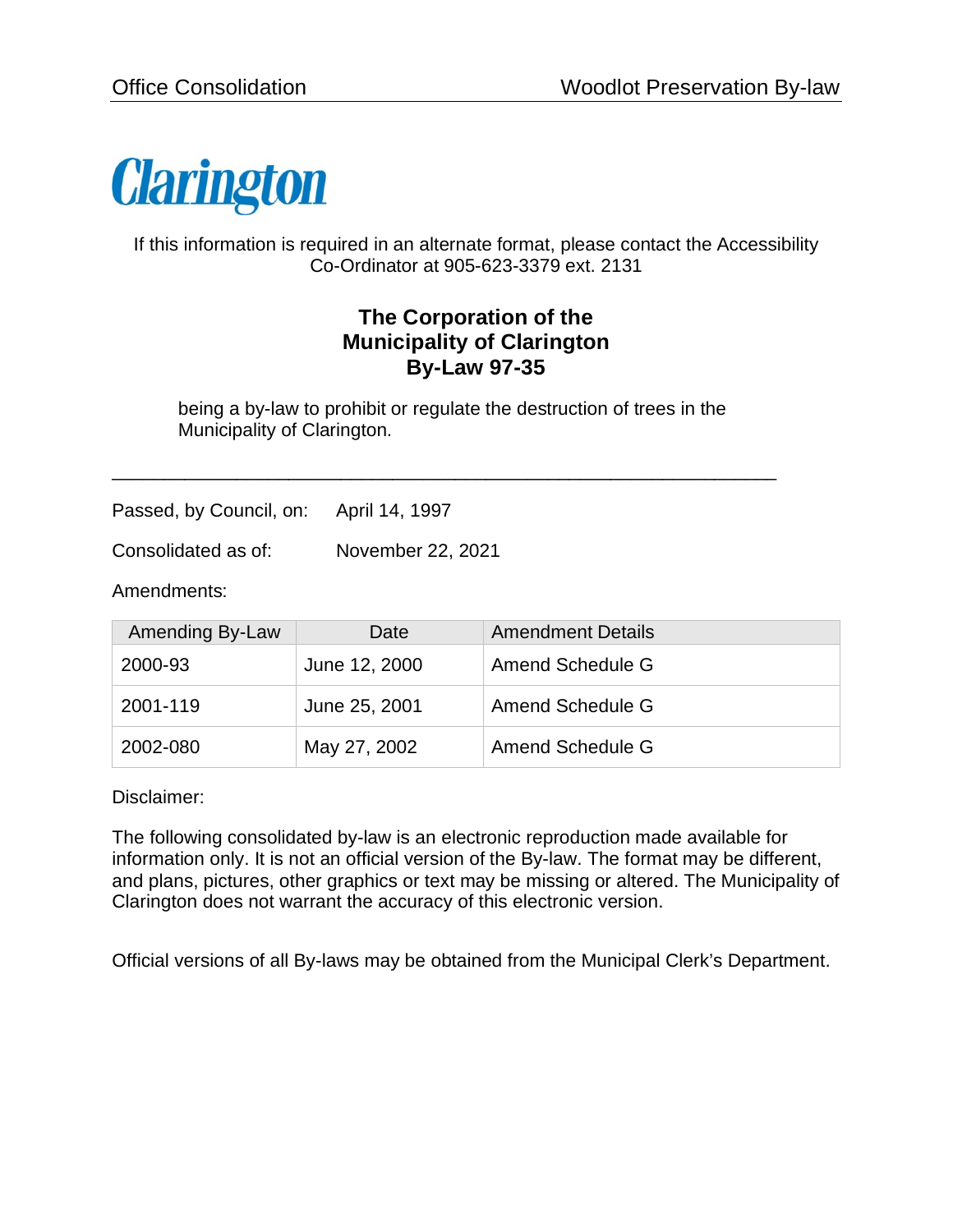## **THE CORPORATION OF THE MUNICIPALITY OF CLARINGTON**

### BY-LAW NUMBER 97-35

being a by-law to prohibit or regulate the destruction of trees in the Municipality of Clarington.

**WHEREAS** Section 223.2 of the Municipal Act, R.S.O. 1990, provides Council with the authority to pass by-laws for prohibiting or regulating the injury or destruction of trees or any class of trees specified in the by-law in any defined area or any class of land, and to require that a permit be obtained for the injuring or destruction of trees specified in the by- law and prescribing fees for the permit, and to prescribe conditions under which a permit may be issued;

**AND WHEREAS** Section 4.7.5 of the Municipality of Clarington Official Plan states that the Municipality will pursue a variety of mechanisms to achieve the preservation of woodlots, including the enactment of a Tree Preservation By-law under the Municipal Act;

**NOW THEREFORE** the Council of the Corporation of the Municipality of Clarington enacts as follows:

### **SECTION 1 TITLE OF BY-LAW**

This By-law may be cited as the "Woodlot Preservation By-law".

#### **SECTION 2 DEFINITIONS**

For the purposes of this By-law, the following definitions shall apply:

"**APPLICANT**" shall mean the land owner who submits an Application under this Bylaw;

"**APPLICATION**" shall mean the application form to destroy trees attached to this Bylaw as Schedule "B";

"**CHRISTMAS TREE FARM**" shall mean land where coniferous trees are grown and maintained for sale as Christmas trees;

"**CLERK**" shall mean the Clerk of the Corporation of the Municipality of Clarington;

"**DBH**" shall mean 'diameter breast height', and refers to the diameter of the stem of a tree measured at a point 1.37 metres above ground level;

"**DESTROY**'' shall mean the removal, harm or ruin of trees by cutting, burning, uprooting, chemical application or other means;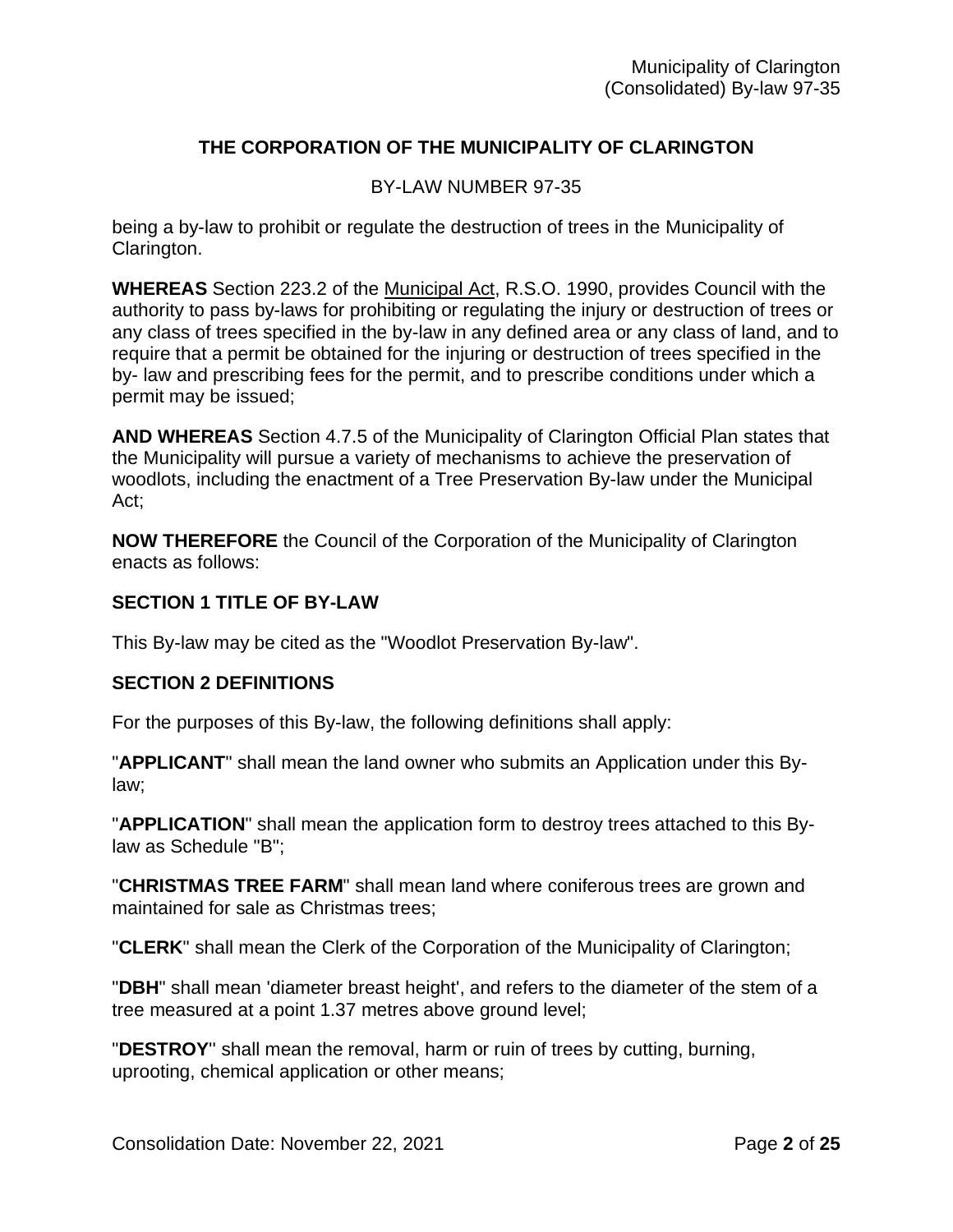"**DIRECTOR**" shall mean the Director of Planning and Development for the Municipality of Clarington;

"**DISEASE**" shall mean any disease or injury of a tree that is caused by a vertebrate or invertebrate animal, virus, fungus, bacterium, or other organism, or any combination thereof;

"**EMERGENCY WORK**" shall mean any work necessary to protect lives or property, and may include utility repairs and structural repairs to a building;

"**FARM OPERATION**" shall mean an agricultural or horticultural operation that is carried on in expectation of gain or reward, and includes the cultivation of land, the raising of livestock and poultry, the production of agricultural crops and maple syrup production;

"**FARMER**" shall mean an individual, family or designated representative involved with or responsible for the management of a farm operation;

"**FOREST TECHNICIAN**" shall mean a graduate of a two year diploma-based program who possesses a broad range of skills related to silviculture, forest health, plant taxonomy, inventory and data collection, and analysis related to forest values;

"**FOREST TECHNOLOGIST**" shall mean a graduate of a three year diploma-based forestry program who possesses a broad range of skills similar to that of a forest technician but with advanced or specialized training in several forest applications;

"**FOREST/WILDLIFE ECOLOGIST**" shall mean a person specializing in the assessment of a range of ecosystem functions, including: wildlife habitat disruptions; habitat for vulnerable, threatened and endangered species; vegetation species and community descriptions; assessment of significance relative to landscape representation and diversity; identification of the forest's role in the larger landscape mosaic, such as corridor linkage function; and the general description of surficial groundwater recharge and discharge functions of the forest;

"**FORESTRY CONSULTANT**" shall mean a Forest Technician, a Forest Technologist, a Forest/Wildlife Ecologist, or a Professional Forester as defined by this By-law;

"**GOOD FORESTRY PRACTICE**" shall mean the proper implementation of harvest, renewal and maintenance activities known to be appropriate for the woodlot and the environmental conditions under which it is being applied and which minimize detriments to woodlot values, including: significant ecosystems, important fish and wildlife habitat, soil and water quality and quantity, woodlot productivity and health, and the aesthetic and recreational values of the landscape. Good forestry practice includes the clearing and thinning of trees for the purposes of stimulating tree growth and improving the quality of the woodlot without permanently breaking the canopy; the cutting and removal of hazardous, severely damaged, diseased and insect-infested trees in order to prevent injury, damage, contamination or infestation of other trees; and the cutting or removal of trees which no longer contribute to the achievement of woodlot values;

Consolidation Date: November 22, 2021 **Page 3** of 25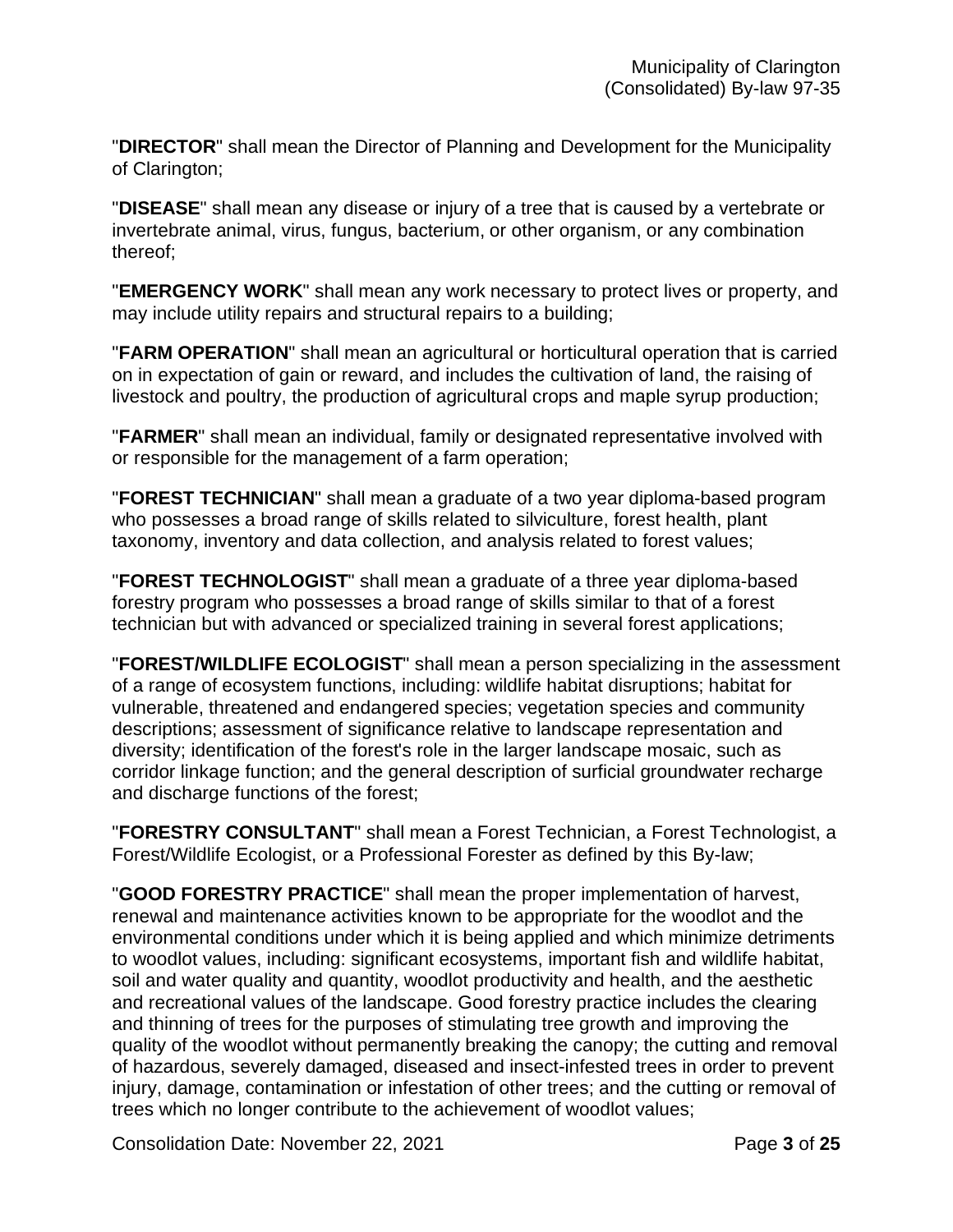"**HARVESTING**" shall mean the destruction of trees and may be either a single cut or a series of cuts, and shall have the same meaning as logging;

"**INFESTATION**" shall mean an actual or potential infestation or infection by a forest tree pest or pests as defined under the Forest Tree Pest Control Act, R.S.O. 1990;

"**LANDSCAPE FARM**" shall mean land where young trees or other plants are grown for transplanting or for sale;

"**NATURAL AREA**" shall mean lands which are intended to remain in their natural state due to the presence of significant or sensitive natural features or functions, and shall include valleylands, ravines and contiguous forested areas, wetlands, and groundwater recharge/discharge areas;

"**MUNICIPALITY**'' shall mean the Corporation of the Municipality of Clarington;

"**OFFICER**" shall mean an Officer appointed and designated by Schedule "G" to this Bylaw;

"**OFFICIAL PLAN**" shall mean the Official Plan of the Municipality of Clarington, as amended;

"**OWNER**" shall mean the person identified in the most recent municipal assessment roll as the owner of the land subject of an application under this By-law, pursuant to subsection 14 (1) of the Assessment Act, R.S.O. 1990;

"**PERMIT**" shall mean the written authorization from the Director to destroy trees as provided in Schedule "E" to this By-law;

"**PERSON**" shall mean an individual, a corporation and the heirs, executors, administrators, or other legal representatives of a person to whom the context can apply according to law;

"**PERSONAL USE**" shall mean the use of destroyed trees by the land owner for such purposes as firewood or lumber, but shall not include the sale of the wood for commercial purposes;

"**PROFESSIONAL FORESTER**" shall mean a Registered Professional Forester as defined by the Ontario Professional Foresters Association Act, 1957;

"**SILVICULTURE**" shall mean a tree management process which implements good forestry practices to control the establishment, composition and growth of trees;

"**TREE**" shall mean any species of single-stemmed perennial woody plant, which has reached or can reach a height of at least 6 metres at physiological maturity;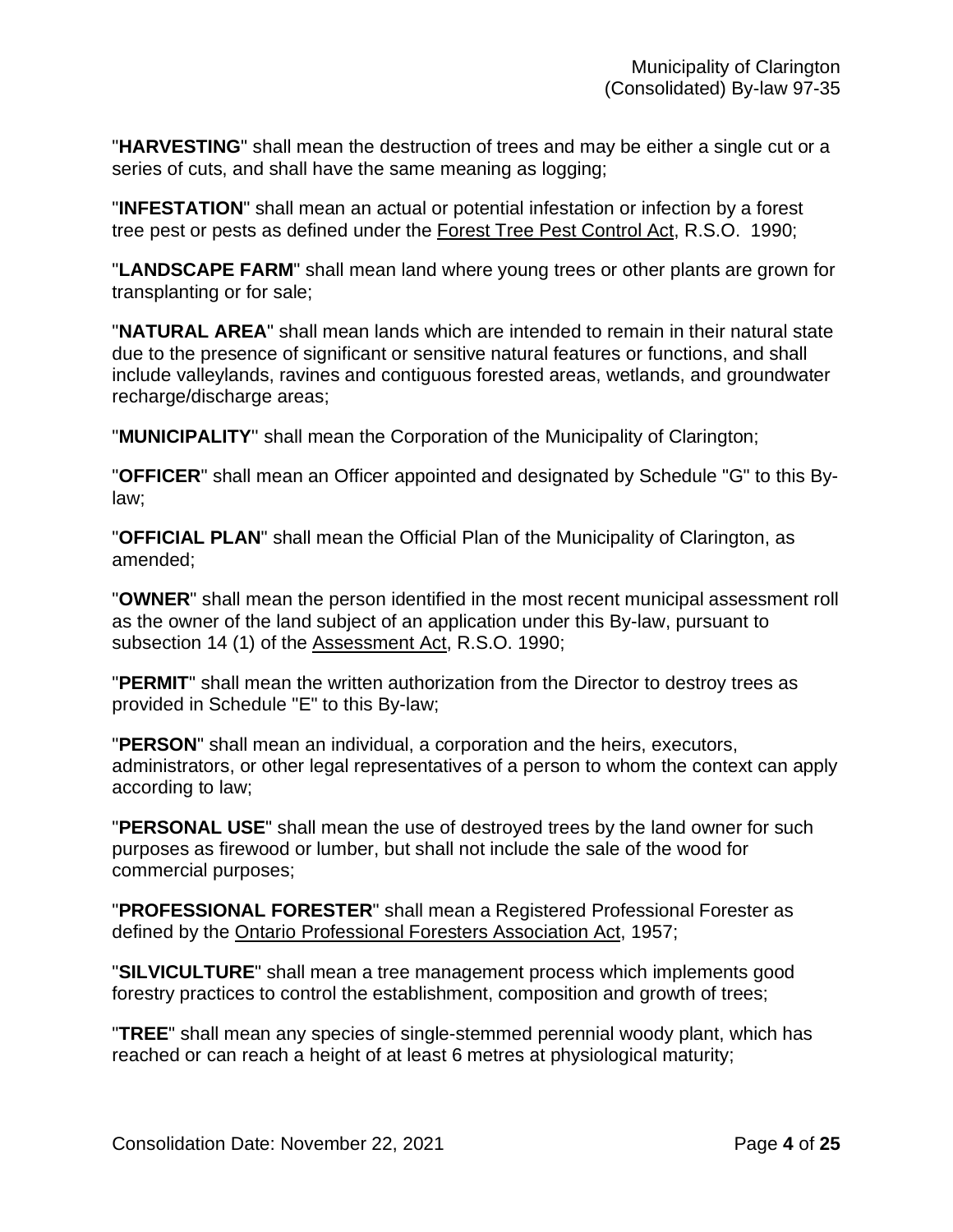"**TREE CUTIING CONTRACTOR**" shall mean any person who enters into a contract with the Applicant for the purposes of destroying trees;

''**WOODLOT**" shall mean an area 0.2 ha in area or greater having not less than:

- (i) 200 trees of any size in a 0.2 hectare area;
- (ii) 150 trees measuring more than 5 centimetres dbh in a 0.2 hectare area;
- (iii) 100 trees measuring more than 12 centimetres dbh in a 0.2 hectare area; or
- (iv) 50 trees measuring more than 20 centimetres dbh in a 0.2 hectare area;

but shall not include:

- (v) an orchard, as defined pursuant to subsection 19 (9) of the Assessment Act, R.S.O. 1990;
- (vi) a Christmas Tree farm; or
- (vii) a landscape farm;

that is being actively managed and harvested for the purposes for which it was planted. The spatial extent of any woodlot shall be defined according to its ecological limits as determined by a forestry consultant, and not according to property boundaries or other natural or man-made features which may divide the woodlot;

**''WOODLOT MANAGEMENT PLAN**" shall mean a plan for a woodlot prepared by a forestry consultant according to guidelines set by the Ministry of Natural Resources or other recognized guidelines, which sets out objectives and management practices to ensure the sustainability of the woodlot.

### **SECTION 3 SCOPE OF BY-LAW**

#### 3.1 **AREA OF APPLICATION OF BY-LAW**

The provisions of this By-law shall apply to:

- (i) all lands defined as "woodlots" by Section 2 of this By-law;
- (ii) any tree within lands designated "Environmental Protection Area" on Map A of the Official Plan; and
- (iii) any tree within 120 metres of a wetland as identified on Map C of the Official Plan;

located within the area of the Municipality identified on Schedule "A" to this By-law.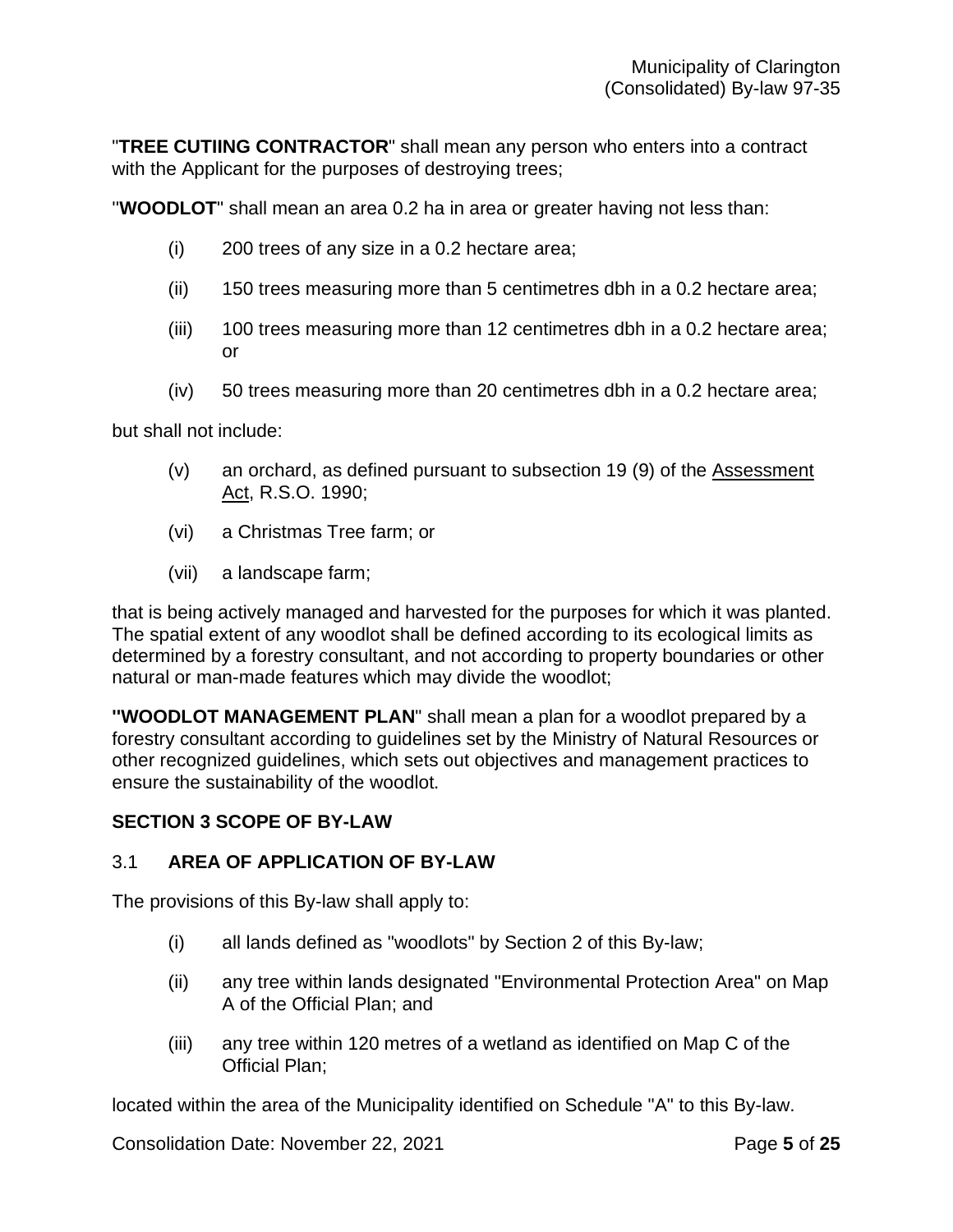## 3.2 **EXEMPTIONS**

The provisions of this By-law do not apply to:

- (i) activities or matters undertaken by the provincial or federal government or their agents or Ontario Hydro;
- (ii) activities or matters authorized under the Crown Forestry Sustainability Act, 1994;
- (iii) activities or matters prescribed by regulation by the Lieutenant Governor in Council;
- (iv) activities or matters under the Forest Tree Pest Control Act, R.S.O. 1990;
- (v) activities carried out pursuant to a Certificate issued under the Abandoned Orchard Act, R.S.O. 1990;
- (vi) activities carried out under the Aggregate Resources Act, R.S.O. 1990;
- (vii) waste disposal sites approved pursuant to Part V of the Environmental Protection Act, R.S.O. 1990;
- (viii) activities undertaken by a public utility pursuant to the Public Utilities Act, R.S.O. 1990;
- (ix) works undertaken by the Municipality or the Regional Municipality of Durham;
- (x) works authorized under a subdivision or site plan agreement with the Municipality;
- (xi) activities undertaken by Conservation Authorities on lands owned by the Authority; or
- (xii) the destruction of trees due to emergency work authorized by the Chief Building Official or the Director of Public Works.

## 3.3 **COMPLIANCE WITH OTHER STATUTES AND BY-LAWS**

In the event of any conflict between the provisions of this By-law and the provision of a by-law passed under the Trees Act, R.S.O. 1990, the provision that is the most restrictive of the destruction of trees prevails.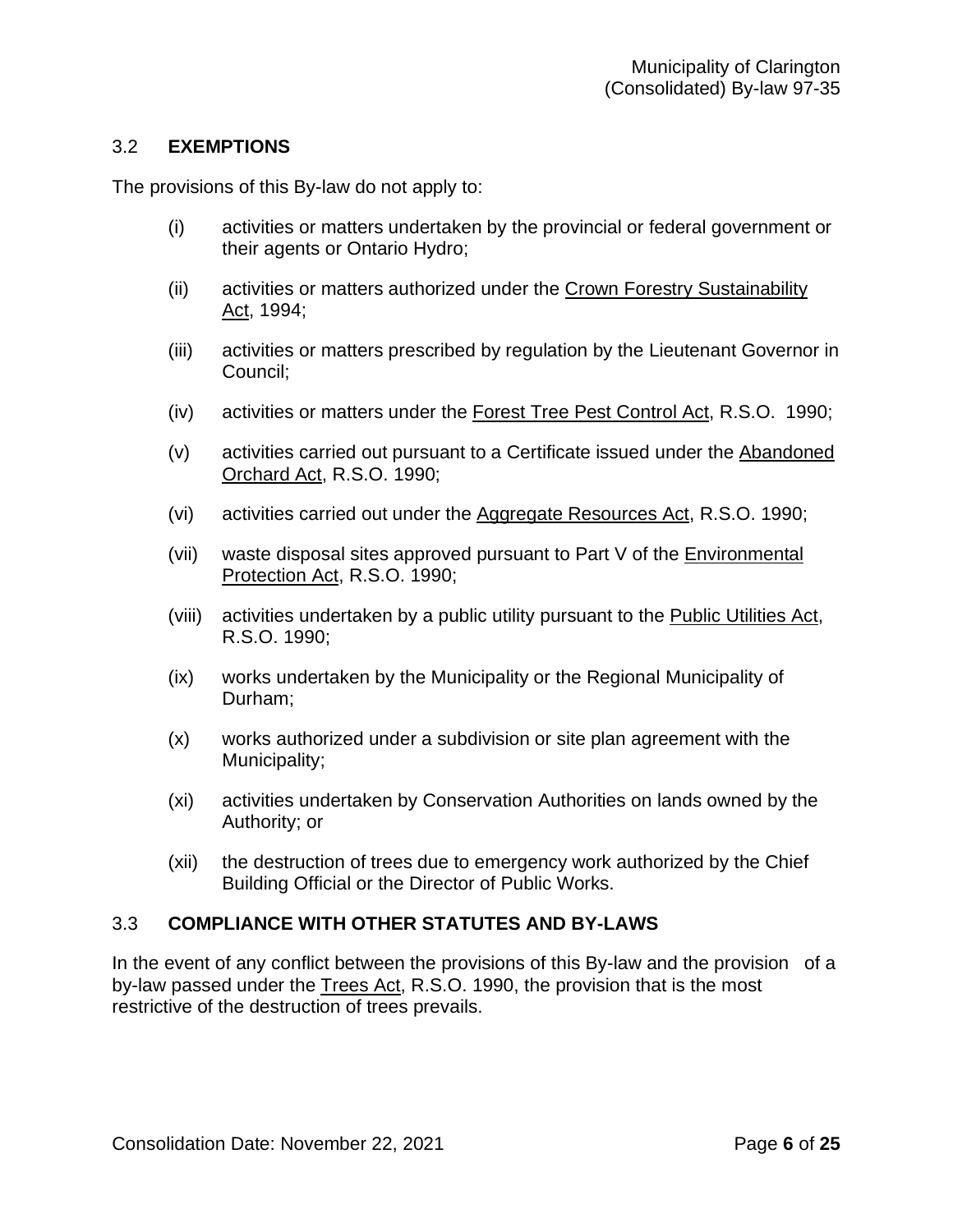## 3.4 **INTERPRETATION**

In this By-law, unless the context otherwise requires, words imparting the singular number shall include the plural and words imparting the masculine gender shall include the feminine and vice versa.

### **SECTION 4 GENERAL PROVISIONS**

- 4.1 No land owner shall cause or permit, on any of his lands designated in Section 3.1 of this By-law, the destruction of any tree without a Permit, unless otherwise permitted by this By-law.
- 4.2 No owner shall cause or permit the unnecessary destruction of trees during harvesting or while conducting renewal or maintenance activities required under good forestry practices.
- 4.3 No person shall contravene the terms of a Permit issued under this By-law or the conditions attached thereto.
- 4.4 No person shall fail to comply with an Order issued under this By-law.
- 4.5 No person shall remove, pull down, or deface any Order in the form set out in Schedule "F" to this By-law after the Officer has caused it to be placed in a prominent position on any lands, except with the written consent of the Officer.
- 4.6 No person shall obstruct an Officer or a person acting under the Officer's instructions who is carrying out an inspection under this By-law.
- 4.7 Any person who contravenes Section 4.6 is guilty of an offence.

## **SECTION 5 ADMINISTRATION AND ENFORCEMENT**

#### 5.1 **ADMINISTRATION**

5.1.1 The Director is responsible for the administration of this By-law and is hereby delegated the authority to receive applications and the required fees, and to issue permits and to attach conditions thereto in accordance with this By-law.

#### 5.2 **ENFORCEMENT**

5.2.1 The enforcement of this By-law is the responsibility of the Officers appointed and designated by Schedule "G" to this By-law.

#### 5.3 **TRAINING AND CERTIFICATION**

5.3.1 The Director shall ensure that each Officer is properly trained to perform his duties.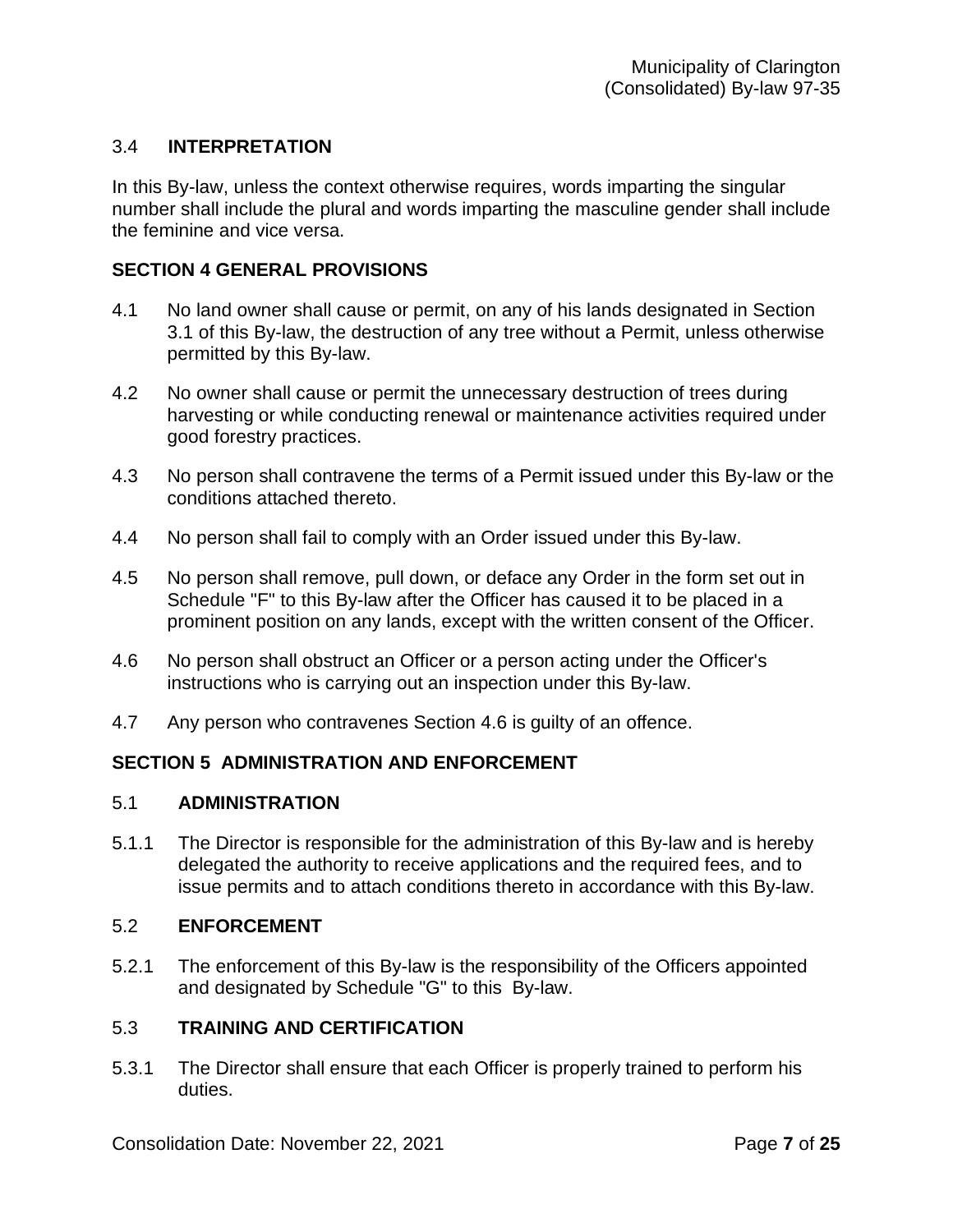5.3.2 The Director shall issue a Certificate of Designation to every Officer in the form prescribed in Schedule "H" to this By-law.

## **SECTION 6 APPLICATION FOR PERMIT TO DESTROY TREES**

### 6.1 **SUBMISSION OF APPLICATION**

6.1.1 Every owner who intends to destroy a tree where a Permit to do so is required by this By-law shall first complete the Application as set out on Schedule "B" to this By- law. The completed Application shall be delivered personally or forwarded by pre- paid first class mail to the Director at least forty-five (45) days prior to the destruction of any trees.

### 6.2 **OWNER'S AUTHORIZATION**

6.2.1 Where there is more than one owner of the land subject of the Application, only one owner shall be considered the Applicant. The other land owners shall complete the Authorization Form as set out on Schedule "C" to this By-law. The Application shall not be considered completed until such time as Authorization Forms from all owners of the subject land have been submitted.

### 6.3 **FEES**

6.3.1 Any Application submitted to the Director shall be accompanied by the prescribed non-refundable fees as set out in Schedule "D" to this By-law. The Application shall not be considered completed until such time as the required fee is submitted to the Director.

## 6.4 **TREE CUITING CONTRACTOR**

6.4.1 Where the work authorized by a Permit is to be undertaken by a Tree Cutting Contractor other than that indicated on the Application, said new Contractor shall sign the Application submitted by the Applicant.

### 6.5 **ADDITIONAL INFORMATION**

- 6.5.1 Where, in the opinion of the Director, additional information is necessary, the Director may require the Applicant to be responsible for submitting a report, to be prepared by a forestry consultant, respecting the reasons for the proposed destruction of the trees.
- 6.5.2 In the event that a report is required pursuant to Section 6.5.1, the Application shall not be considered completed until such time as the requested report is submitted to the Director.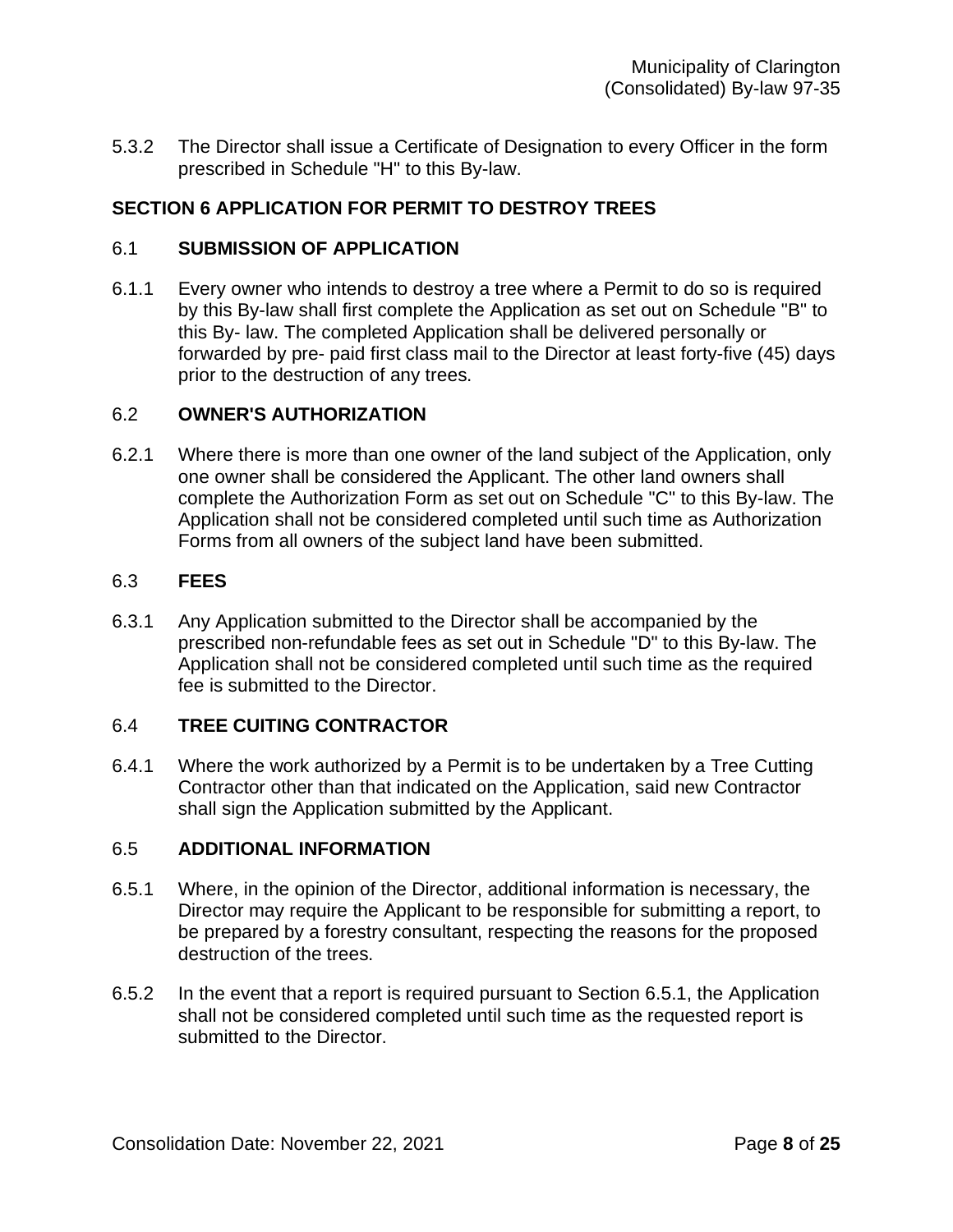## 6.6 **CONSULTATION**

6.6.1 Following receipt of an Application, the Director may confer with staff of the Ministry of Natural Resources or the relevant Conservation Authority, or with a forestry consultant with respect to the Application, whether or not a Permit should be issued, and any conditions thereto.

### 6.7 **INSPECTION**

6.7.1 Following receipt of an Application, an Officer and any person acting under the Officer's instructions may inspect the lands and shall make his recommendation to the Director as to whether or not a Permit should be issued having regard to the criteria set out in Sections 7.1, 7.2 and 7.3 and if so, under what conditions, if any, the destruction of any tree may be carried out under the Permit, having regard to Section 7.5 of this By-law.

## **SECTION 7 PERMITS**

## 7.1 **PERMIT NOT REQUIRED**

- 7.1.1 A permit for the destruction of trees shall not be required where:
	- (i) the destruction of trees is on lands covered by a Woodlot Management Plan approved by a forestry consultant, provided that such work is undertaken in accordance with good forestry practice and the Woodlot Management Plan;
	- (ii) the destruction of trees is necessary to construct a building authorized by a Municipal building permit or to install a domestic well or a sewage disposal system authorized by a certificate of approval issued pursuant to Section 76 of the Environmental Protection Act, R.S.O. 1990, provided that the total area from which trees are cleared will not exceed 0.4 hectares; or
	- (iii) the destruction of trees is for the personal use of the land owner, provided that no more than twenty (20) trees are to be destroyed in any 12 month period, the trees are destroyed in accordance with good forestry practice, and the destruction of trees will not reduce the number of trees in the woodlot below the minimum number of trees necessary to constitute a woodlot as defined by this By-law.
- 7.1.2 In addition to the provisions set out in Section 7.1.1, a farmer is not required to obtain a permit for the destruction of trees where:
	- (i) the destruction of trees occurs as an integral component of an active farm operation; or
	- (ii) the lands to be cleared form part of an active farm operation, the land has Class 1 to 3 soils as defined by the Canada Land Inventory of Soil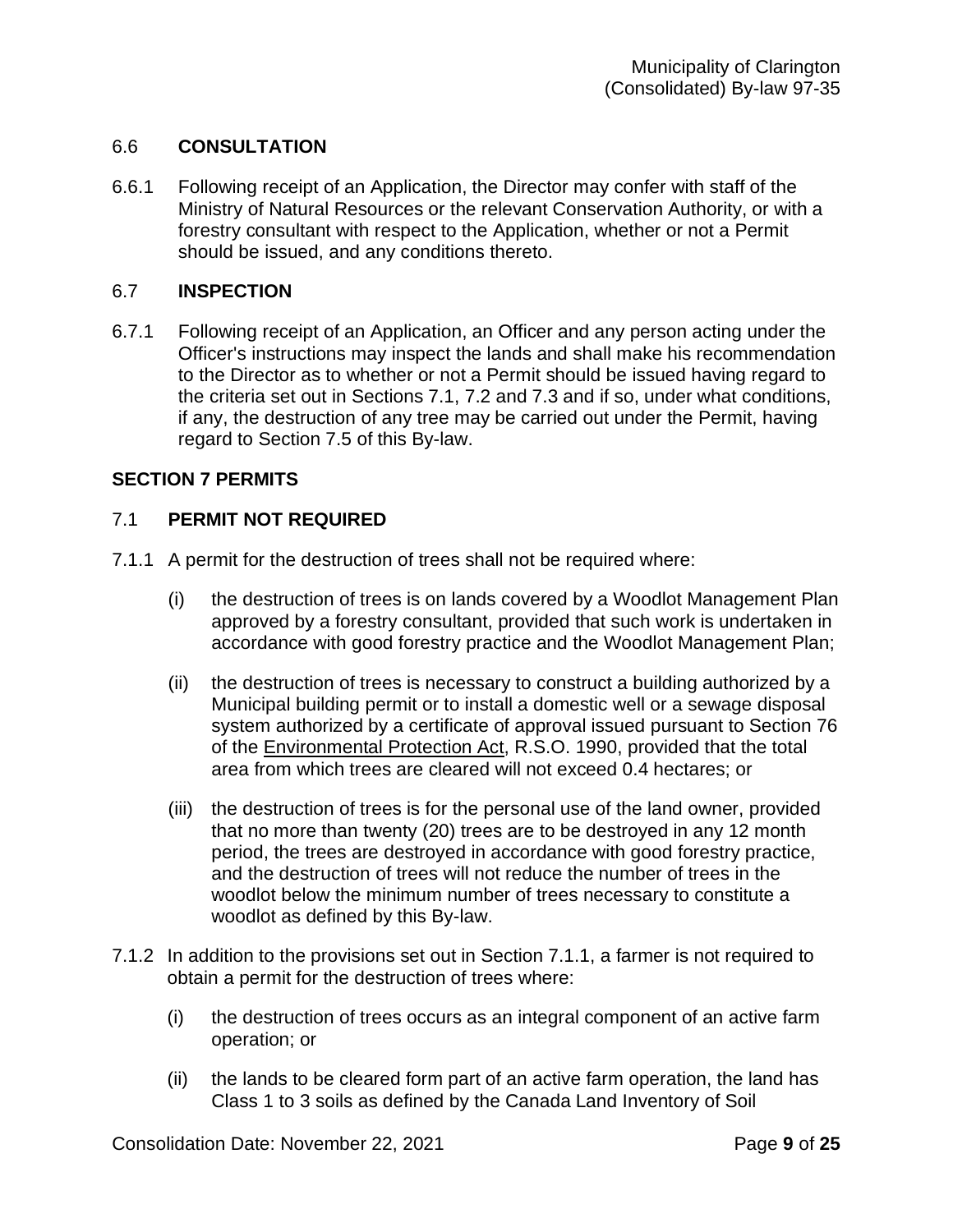Capability for Agriculture, agricultural yield or productivity would be increased, and the lands are designated as "Prime Agricultural Area", "General Agricultural Area", "Green Space" or "Waterfront Greenway" by the Official Plan.

- 7.1.3 Where the destruction of trees is to be undertaken in accordance with the provisions of Section 7.1.1 (i), the owner shall provide a copy of the Woodlot Management Plan to the Director if requested in writing to do so by either the Director or an Officer.
- 7.1.4 Where the destruction of trees is to be undertaken in accordance with the provisions of Section 7.1.2 (ii), the farmer shall advise the Director, either verbally or in writing, of the location and area of the trees to be destroyed prior to the destruction of trees occurring.

## 7.2 **ISSUANCE OF PERMIT**

- 7.2.1 A Permit to destroy a tree may be issued where:
	- (i) the destruction of trees is in accordance with good forestry practice as certified in writing by a forestry consultant; or
	- (ii) the destruction of trees would permit the establishment or expansion of a use permitted by the Official Plan and the Comprehensive Zoning By-law, provided that the Director is satisfied that the intent of the Official Plan and this By-law is maintained, and that a report has been prepared by a forestry consultant indicating that there is no alternative to the destruction of the trees.

## 7.3 **PROHIBITIONS**

- 7.3.1 The issuance of a Permit under this By-law shall not be authorized where:
	- (i) an Application required under this By-law has not been submitted in full or the required fee has not been paid;
	- (ii) a report as required by the Director pursuant to Section 6.5.1 or Section 7.2.1
	- (ii) of this By-law has not been submitted or, in the opinion of the Director, is not satisfactory;
	- (iii) an application for subdivision approval or consent related to lands on which the tree is located has been submitted to the Regional Municipality of Durham and has not received Draft Approval;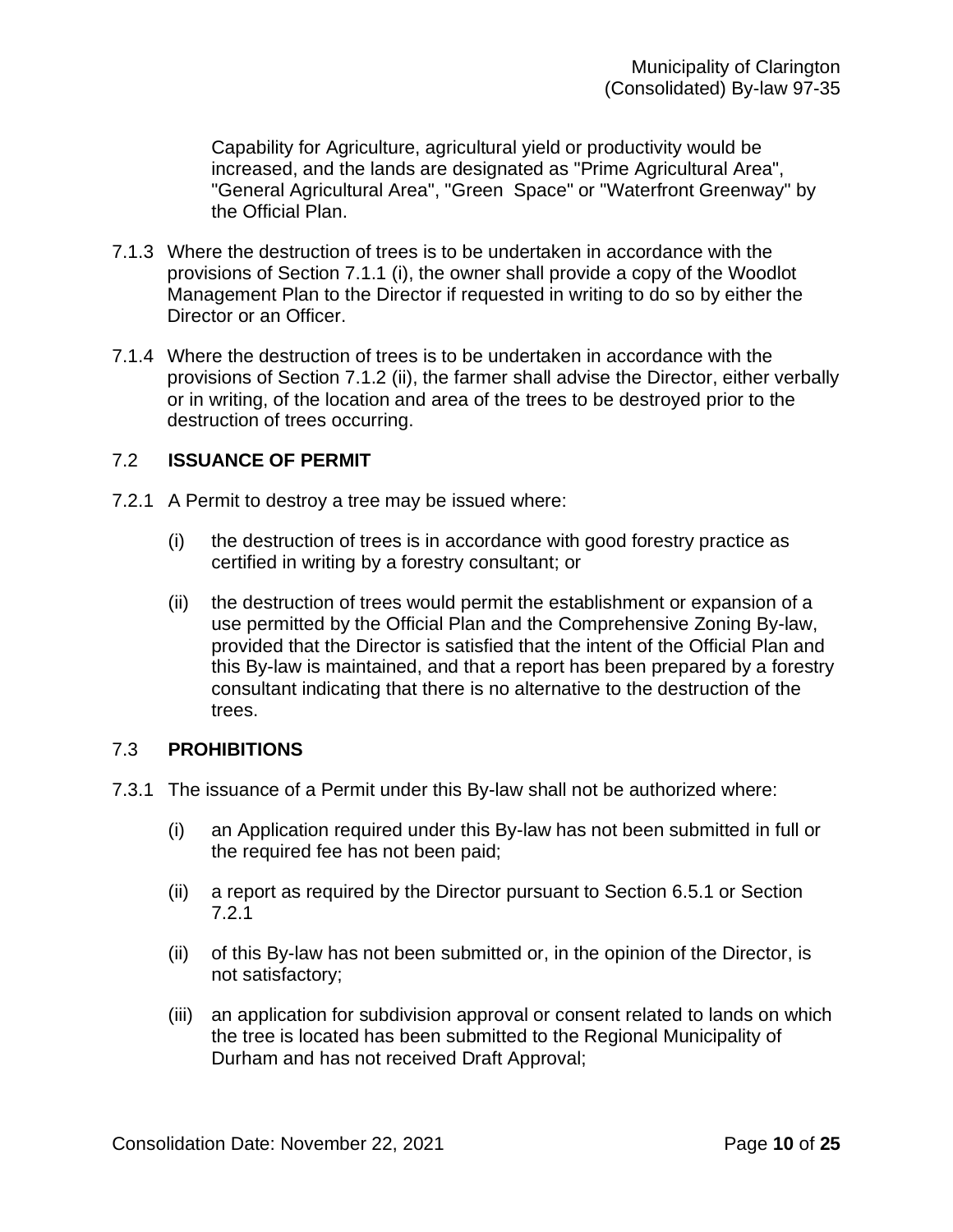- (iv) a Rezoning application, an application for Site Plan Approval, and/or an application to amend the Clarington Official Plan or the Durham Region Official Plan related to the lands on which the tree is located has been submitted to the Municipality and/or the Region of Durham, and has not received final approval;
- (v) the tree is an endangered species as defined in the Endangered Species Act, R.S.O. 1990;
- (vi) flood or erosion control, or the ecological integrity of a natural area, will be negatively affected as determined by the staff of the Ministry of Natural Resources or the relevant Conservation Authority; or
- (vii) the destruction of trees will not be in accordance with good forestry practices as determined by a forestry consultant or an Officer designated by Schedule "G" to this By-law.

## 7.4 **DURATION OF PERMIT**

7.4.1 Any Permit approved in accordance with this By-law shall be issued in the name of the Applicant and shall expire a maximum of nine (9) months after the date of issuance.

#### 7.5 **CONDITIONS OF PERMIT**

- 7.5.1 Conditions may be attached by the Director to the Permit to be issued and may include the following considerations:
	- (i) the species, size, number and location of replacement trees to be planted by the applicant;
	- (ii) the date by which any replacement trees are to be planted; and/or
	- (iii) the maintenance and care of any replacement trees.

#### 7.6 **PERMIT EXTENSION**

- 7.6.1 The Director may extend the expiration date of a Permit if a written request for an extension is received by the Director a minimum of three (3) working days before the date the Permit expires. Any request for a Permit extension which is received after this time may require the submission of a new Application.
- 7.6.2 In considering whether or not to grant a request to extend a Permit, the Director shall take the following matters into account: to what extent the work authorized by the Permit has occurred, and to what extent the conditions of the Permit have been adhered to. In no case however, shall the Director extend a Permit so that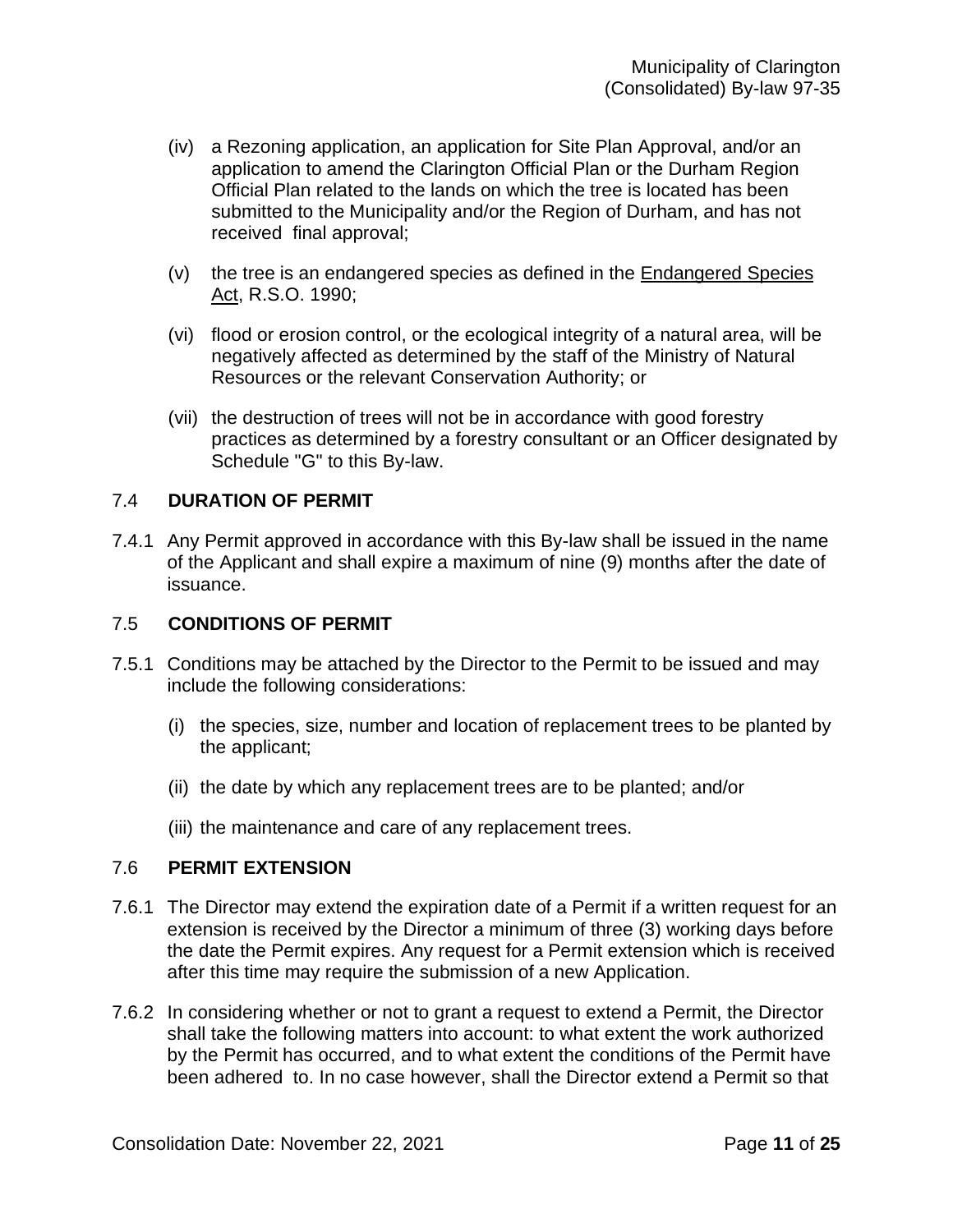the Permit remains in effect for more than one (1) year from the original date of its issuance.

## 7.7 **REMOVAL OF ADDITIONAL TREES**

7.7.1 When the Applicant wishes to remove additional trees not authorized by a Permit, he shall provide in writing to the Director, the information regarding the additional trees to be removed as required by Paragraphs 2 through 9 inclusive of the Application, at least five (5) working days prior to the commencement of the additional work. The Director may modify the conditions of the existing Permit to allow the destruction of the additional trees or require the Applicant to submit a new Application under this By-law.

## **SECTION 8 APPEAL TO THE ONTARIO MUNICIPAL BOARD**

- 8.1. An Applicant may appeal to the Ontario Municipal Board:
	- $(i)$  if the Director refuses to issue a Permit, within thirty (30) days after the refusal;
	- (ii) if the Director fails to make a decision on an Application, within forty-five (45) days after the completed Application is received by the Director; or
	- (iii) if the Applicant objects to a condition in the Permit, within thirty (30) days after the issuance of the Permit.
- 8.2 The Ontario Municipal Board may make any decision that the Director who received the Application for a Permit could have made.

## **SECTION 9 NON-COMPLIANCE WITH BY-LAW**

#### 9.1 **POWERS OF INSPECTION**

9.1.1 For the purposes of conducting an inspection to determine compliance with this By- law, an Officer and any person acting under the Officer's instructions may, during daylight hours and upon producing the Certificate of Designation, enter and inspect any lands but not buildings to which this By-law applies.

#### 9.2 **ISSUANCE OF ORDER**

- 9.2.1 Where an Officer is satisfied that a contravention of this By-law or a Permit issued under this By-law including any of the conditions attached thereto, has occurred, the Officer may make an Order containing:
	- (i) the name of the person to whom the Order is directed;
	- (ii) the municipal address and/or legal description of the lands;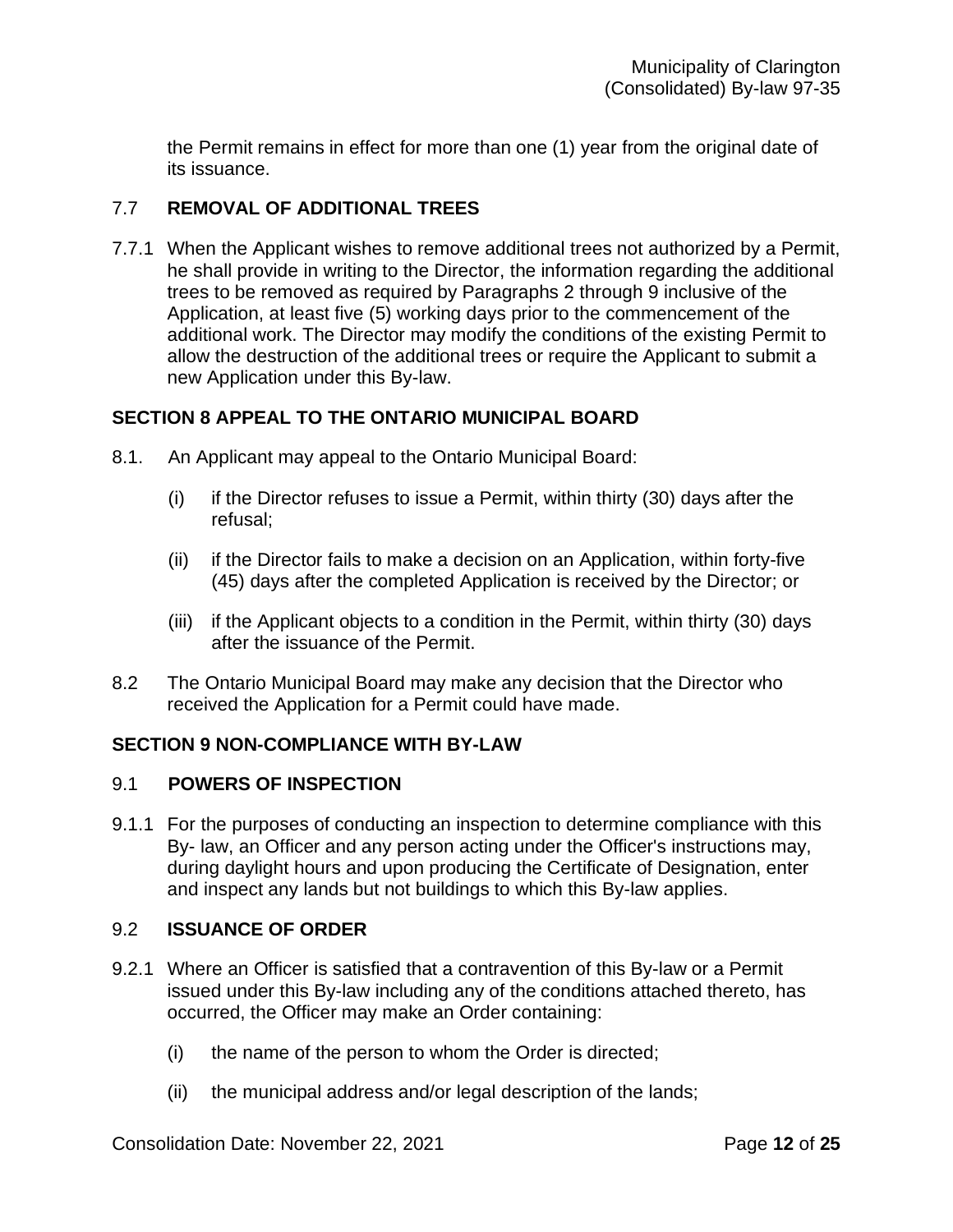- (iii) a statement that the lands have been inspected on a certain date;
- (iv) reasonable particulars of the contravention of this By-law or a Permit issued under this By-law including conditions attached thereto;
- (v) a statement that the destruction of trees is ordered stopped forthwith;
- (vi) a statement that there must be compliance with the By-law or a Permit issued under this By-law, including any conditions thereto;
- (vii) set out the time period within which there must be compliance with the terms of the Order;
- (viii) notification to the person to whom the Order is directed that they have the right of appeal to Council in accordance with Section 10.1 of this By-law and advise as to the last date such appeal can be made; and
- (ix) a statement that, in the event that no appeal is taken, the Order shall be deemed to be confirmed.

### 9.3 **SERVICE OF ORDER**

- 9.3.1 An Order issued under Section 9.2 shall be served personally to the land owner and, if applicable, to the Tree Cutting Contractor. If said Order cannot be served personally, the Order shall be served by sending it by pre-paid registered mail to the last known address of the land owner and, if applicable, the Tree Cutting Contractor.
- 9.3.2 The Officer shall also place a placard containing the terms of the Order in a conspicuous place on the affected lands. Where service to the land owner and/or the Tree Cutting Contractor cannot reasonably be affected under Section 9.3.1, the placing of the placard on the affected lands in accordance with this section shall be deemed to be sufficient service of the Order on the person to whom the Order is directed.

#### **SECTION 10 APPEAL OF ORDER**

#### 10.1 **APPEAL TO COUNCIL**

10.1.1 Where the person to whom the Order is directed has been served in accordance with this By-law is not satisfied with the terms of the Order, the person may appeal to Council by filing notice of appeal by personal service or pre-paid registered mail to the Clerk within 30 days after the date of the Order.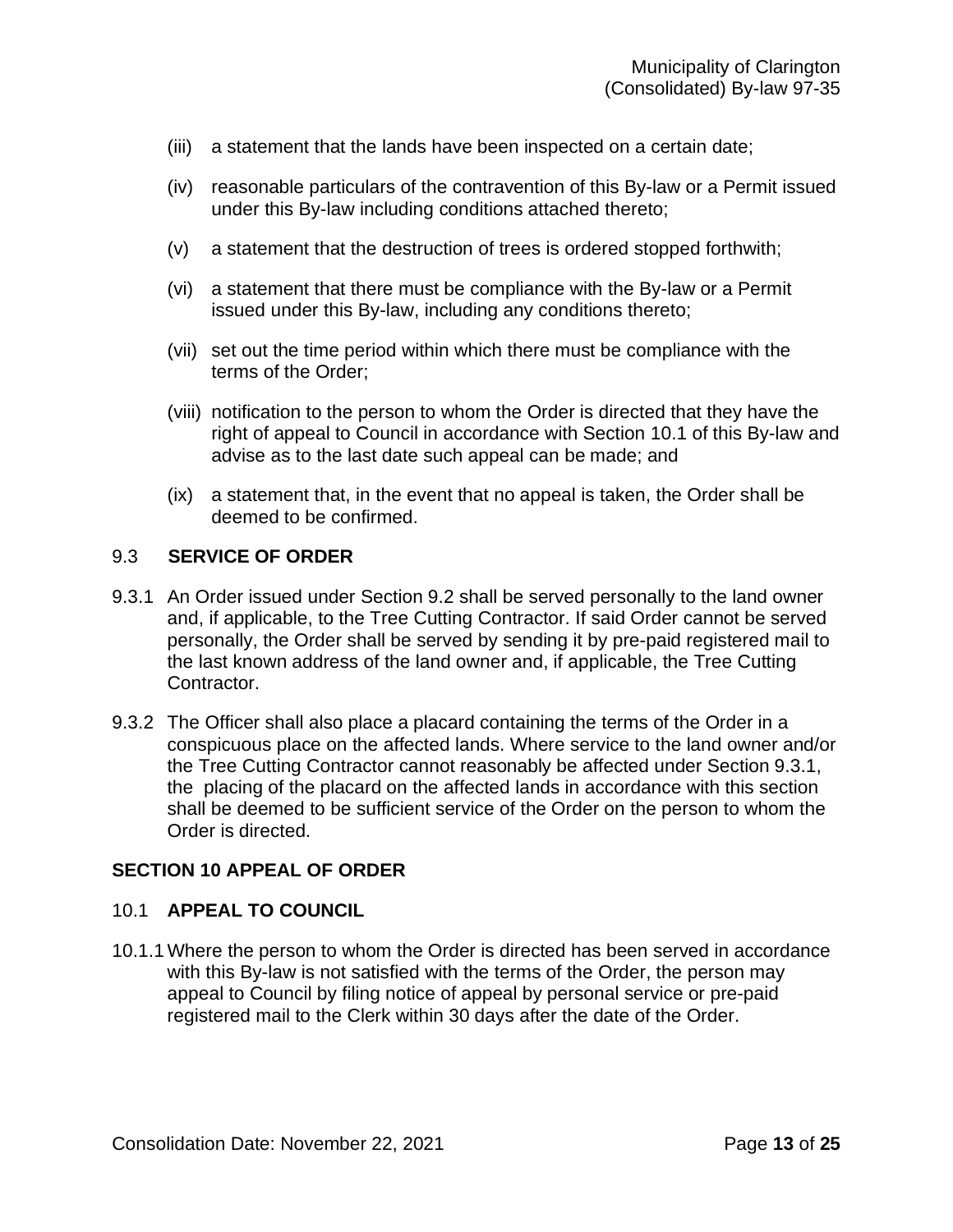## 10.2 **HEARING BEFORE COUNCIL**

10.2.1 Where an appeal has been filed, Council shall hear the appeal as soon as is practicable.

## 10.3 **NOTICE OF HEARING**

10.3.1Before conducting a hearing under Section 10.2, the Clerk shall give notice to such persons or direct that notice be given to such persons as the Clerk considers should receive notice and in the manner directed by the Clerk.

## 10.4 **POWERS OF COUNCIL**

- 10.4.1After hearing an appeal, Council may confirm, modify or revoke any Order issued under this By-law provided that, in the opinion of Council, the general intent and purpose of this By-law and the Official Plan have been maintained. The decision of Council shall be final and binding.
- 10.4.2 The Order issued under Section 9.2 shall be final and binding:
	- (i) upon the time expiring for appeal to Council and there being no appeal; or
	- (ii) in the event there is an appeal to Council and upon Council confirming or modifying the Order, the person upon whom the Order is final and binding shall comply with the terms or conditions of the Order within the time and in the manner specified in the Order.

## **SECTION 11 PENALTIES FOR NON-COMPLIANCE WITH BY-LAW**

- 11.1 Any person who contravenes any provision of this By-law or an Order as confirmed or modified by Council is guilty of an offence and on conviction is liable:
	- (i) on a first conviction, to a fine of not more than \$10,000.00, and
	- (ii) on any subsequent conviction, to a fine of not more than \$20,000.00.
- 11.2. Where a person is convicted of an offence under this By-law, in addition to any other remedy or any penalty imposed by the By-law, the court in which the conviction has been entered, and any court of competent jurisdiction thereafter, may make an order prohibiting the continuation or repetition of the offence by the person convicted or any other person.
- 11.3 Where a person is convicted of an offence under this By-law, the court in which the conviction has been entered, and any court of competent jurisdiction thereafter, may order the person to replant or have replanted such trees in such manner and within such a period of time as the court considers appropriate, including any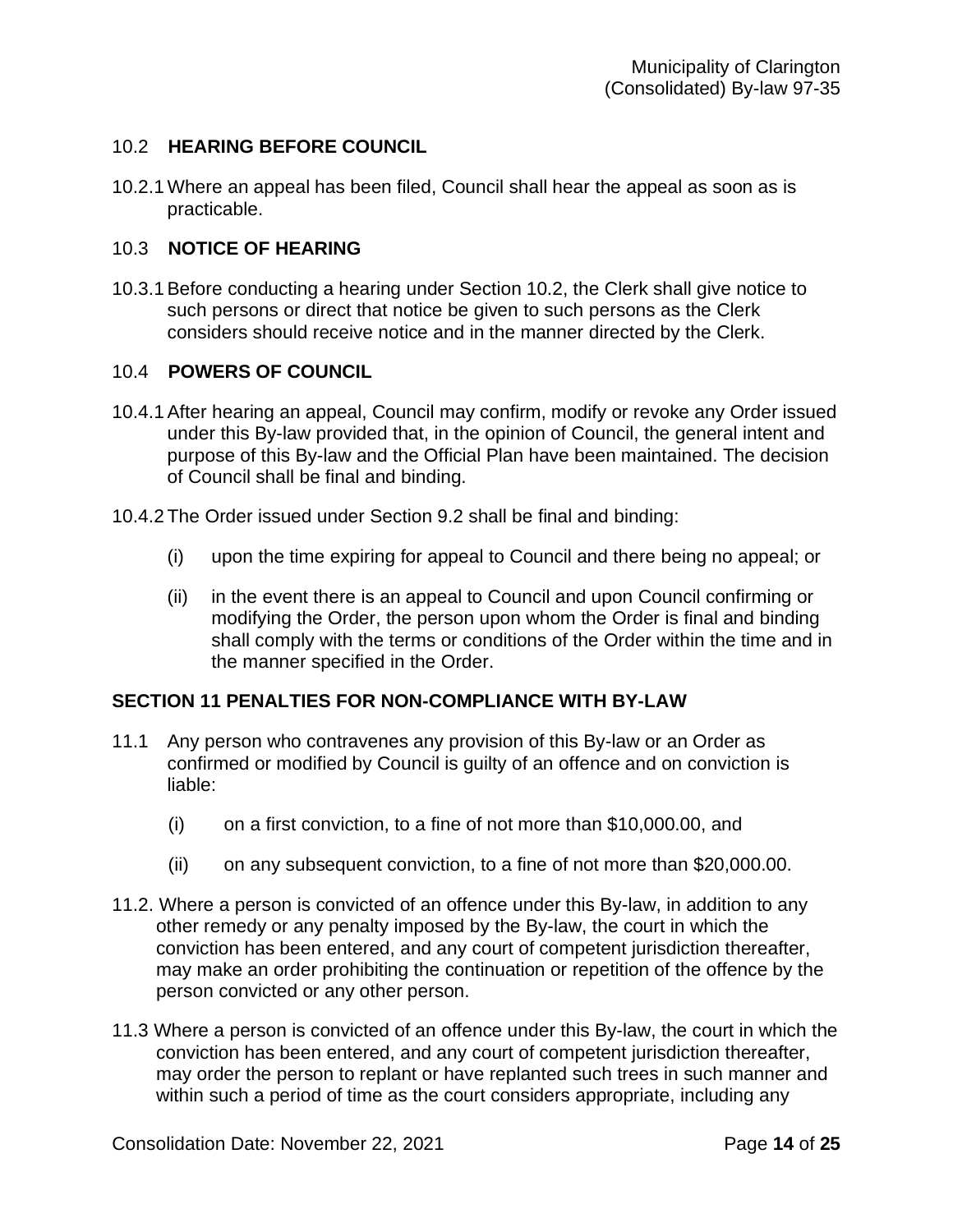silvicultural treatment necessary to re-establish the trees or have the trees reestablished.

## **SECTION 12 VALIDITY OF BY-LAW**

12.1 Where a court of competent jurisdiction declares any section or part of a section of this By-law to be invalid, the remainder of this By-law shall continue in force unless the court makes an order to the contrary.

## **SECTION 13 EFFECTIVE DATE OF BY-LAW**

13.1 This By-law shall come into force and take effect on the day of enactment by Council.

## **SECTION 14 SCHEDULES**

14.1 Schedules "A", "B", "C", "D", "E", "F", "G" and "H" attached hereto shall form part of this By-law.

By-law read a first and a second time this  $14<sup>th</sup>$  day of April, 1997.

By-law read a third time and finally passed this 14<sup>th</sup> day of April, 1997.

ORIGINAL BY-LAW SIGNED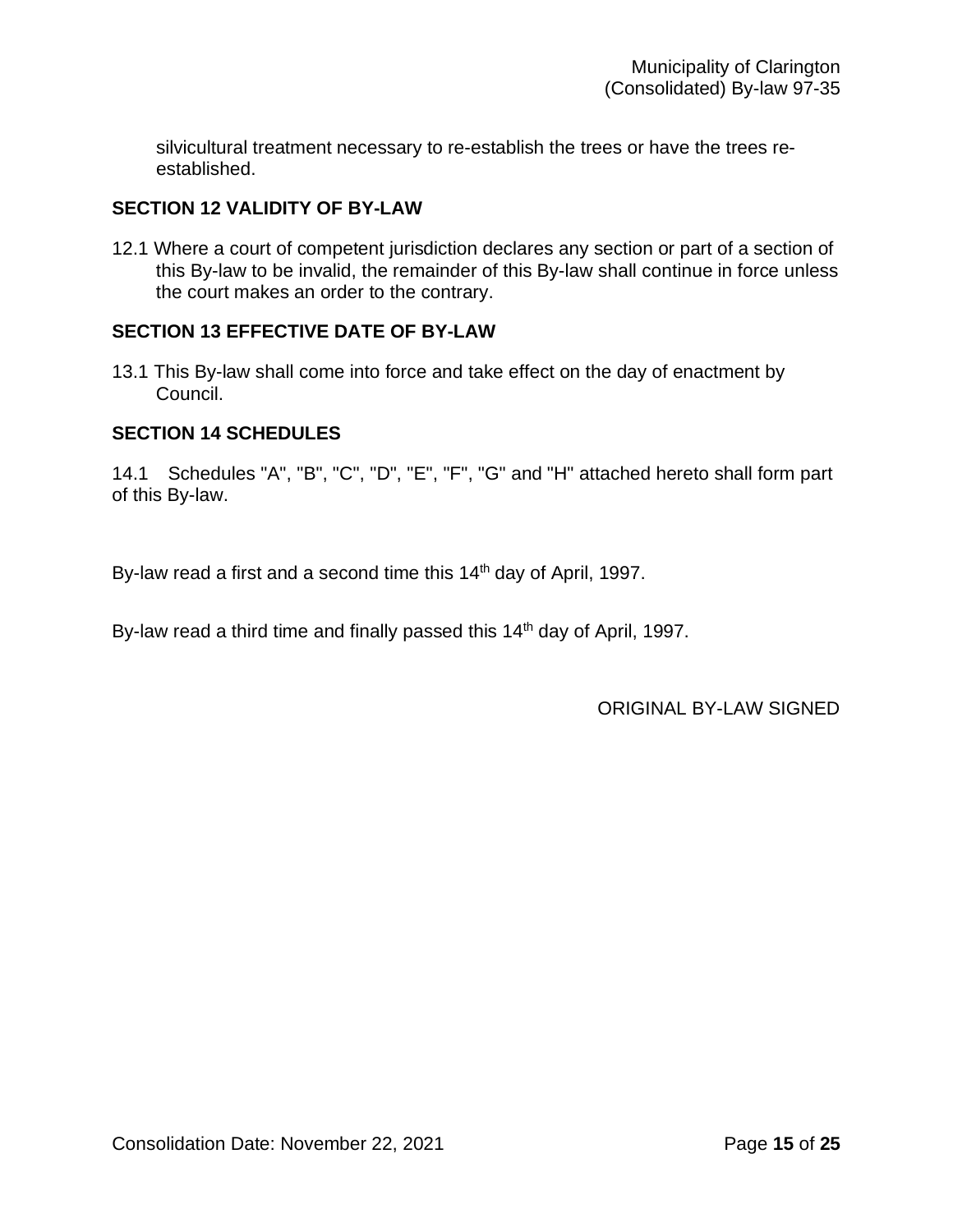# **SCHEDULE "A" TO BY-LAW NO. 97-35 AREA OF APPLICATION OF WOODLOT PRESERVATION BY-LAW**

The provisions of By-law 97-35 shall apply to the lands identified below:



Consolidation Date: November 22, 2021 **Page 16** of 25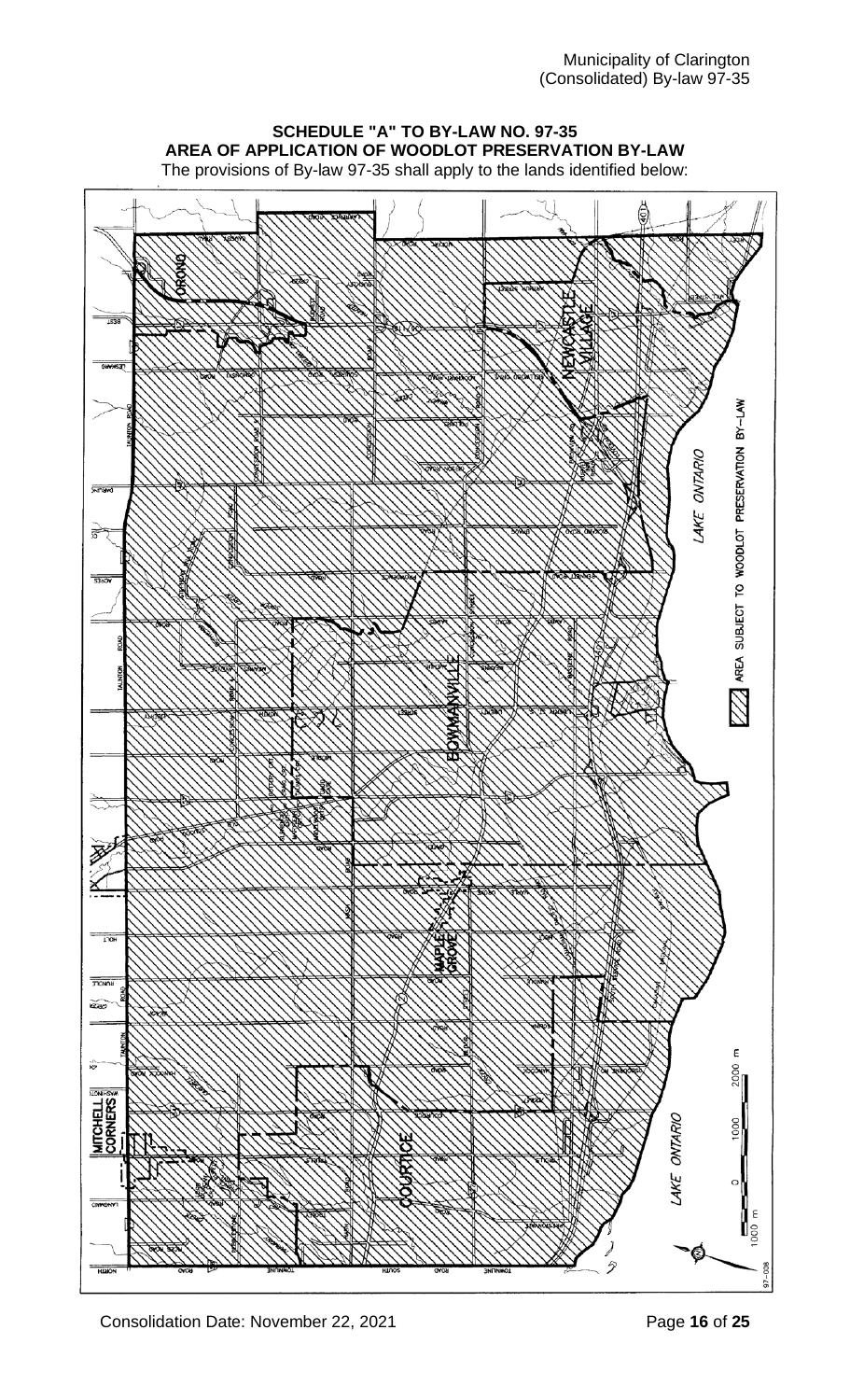## **SCHEDULE "B" TO BY-LAW NO. 97-35**

## **APPLICATION TO DESTROY TREES**

| 1.                                                  |                                                                                                                  | Land Owner (List all owners - Use additional sheets if necessary)                                                                                                                                         |
|-----------------------------------------------------|------------------------------------------------------------------------------------------------------------------|-----------------------------------------------------------------------------------------------------------------------------------------------------------------------------------------------------------|
| Name:                                               |                                                                                                                  |                                                                                                                                                                                                           |
| Address:                                            |                                                                                                                  |                                                                                                                                                                                                           |
|                                                     |                                                                                                                  |                                                                                                                                                                                                           |
|                                                     | Postal Code:                                                                                                     |                                                                                                                                                                                                           |
|                                                     | Telephone No: Home:                                                                                              | <b>Business:</b>                                                                                                                                                                                          |
| Fax No:                                             |                                                                                                                  |                                                                                                                                                                                                           |
| 2.                                                  | <b>Tree Cutting Contractor</b>                                                                                   |                                                                                                                                                                                                           |
| Name:                                               |                                                                                                                  |                                                                                                                                                                                                           |
| Address:                                            |                                                                                                                  |                                                                                                                                                                                                           |
|                                                     | Postal Code:                                                                                                     |                                                                                                                                                                                                           |
|                                                     | Telephone No:                                                                                                    | Fax No:                                                                                                                                                                                                   |
| 3.                                                  | <b>Description of Land</b>                                                                                       |                                                                                                                                                                                                           |
| Lot:                                                | Concession:                                                                                                      | Township:                                                                                                                                                                                                 |
|                                                     | <b>Municipal Street Address:</b>                                                                                 |                                                                                                                                                                                                           |
| 4.                                                  |                                                                                                                  | <b>Information on Property and Tree/Woodlot</b>                                                                                                                                                           |
| $\circ$<br>$\circ$<br>$\circ$<br>$\circ$<br>$\circ$ | Attach proper drawings and survey showing<br>limits of land owner's property<br>adjacent roads                   | man-made features on the property such as fence lines, rail lines, and buildings<br>natural features such as streams and wetlands<br>location, extent and size of woodlot where trees are to be destroyed |
| $\circ$<br>$\circ$<br>$\circ$<br>$\circ$<br>$\circ$ | Describe the trees to be destroyed<br>number<br>species<br>size (dbh)<br>approximate age<br>location on property |                                                                                                                                                                                                           |
|                                                     |                                                                                                                  |                                                                                                                                                                                                           |
|                                                     | Describe the type of woodlot                                                                                     |                                                                                                                                                                                                           |
|                                                     | <b>Mixed Wood</b>                                                                                                |                                                                                                                                                                                                           |
|                                                     | Conifer Plantation (Red Pine, etc.)                                                                              |                                                                                                                                                                                                           |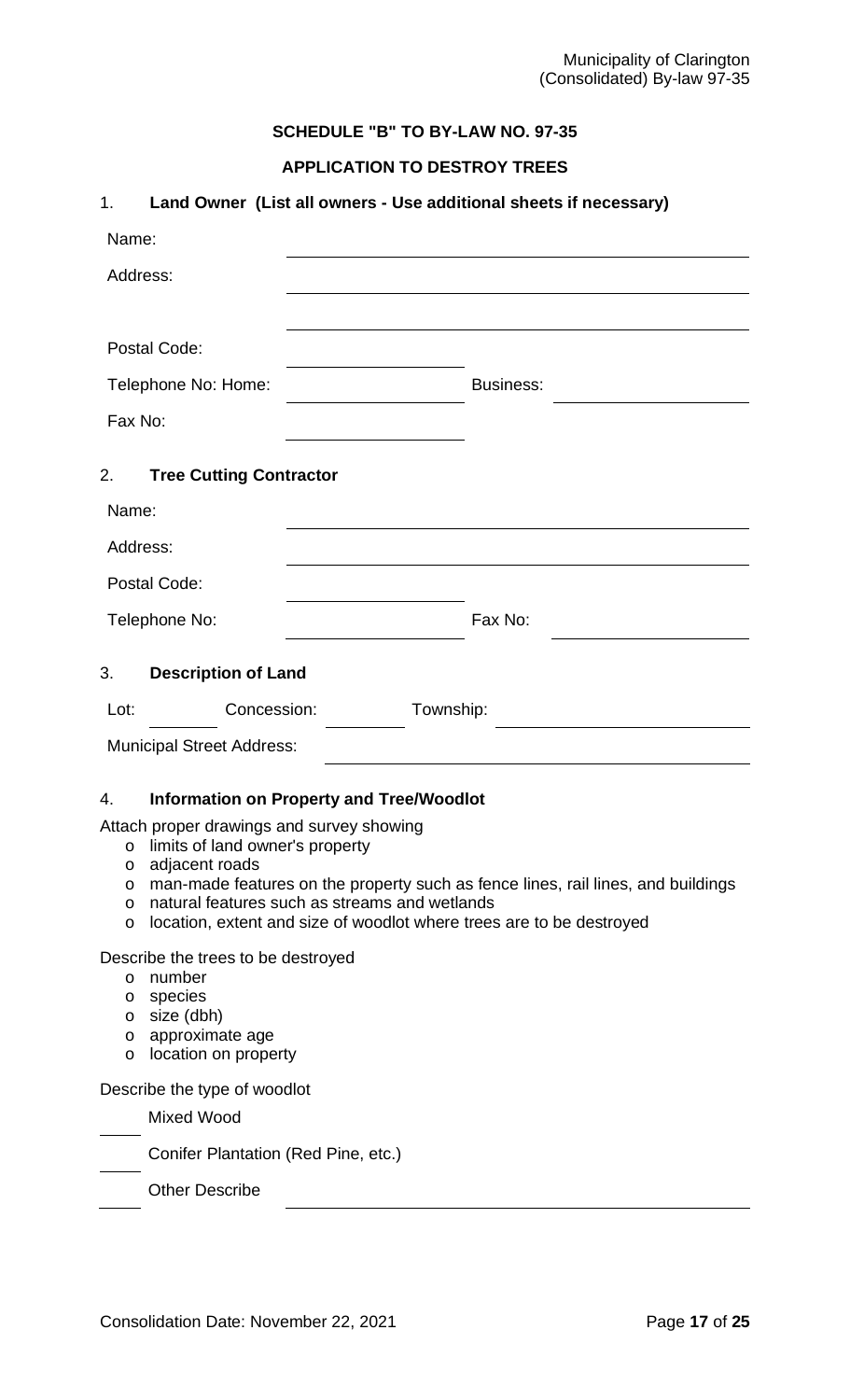### 5. **Time Period**

| <b>Expected Starting Date:</b>   |  |
|----------------------------------|--|
| <b>Expected Completion Date:</b> |  |

## 6. **Has the Ministry of Natural Resources or a forestry consultant marked this tree/woodlot for destruction?**

|            | No | Yes  |  |
|------------|----|------|--|
| Name:      |    |      |  |
| Address:   |    |      |  |
|            |    |      |  |
| Telephone: |    | Fax: |  |

## 7. **Describe the purpose or reason for the tree destruction and the method of destruction (i.e. cutting, burning, etc.)**

## 8. A copy of any report prepared by a forestry consultant respecting the destruction of trees subject of this Application shall accompany this Application.

9. Where the Tree Cutting Contractor is different from the Applicant, a copy of any contract between the Applicant and the Tree Cutting Contractor respecting the destruction of trees subject of this Application shall accompany this Application.

### 10. **AFFIDAVIT OF APPLICANT**

The Applicant must be the owner of the lands. If there are multiple owners, only one owner shall be considered the applicant and shall complete this Section. Authorization from all other owners of the land regarding this Application, as set out in Schedule "C" to this By-law, shall be attached to this Application.

| п,     |  |  |  |
|--------|--|--|--|
| of the |  |  |  |

in the Region/County of

being the registered owner of the lands subject of this Application, solemnly declare that all of the above statements contained in this Application are true, and I make this solemn declaration conscientiously believing it to be true, and knowing that it is of the same force and effect as if made under oath, and by virtue of "The Canada Evidence Act". I agree that the work to destroy trees will be conducted in accordance with the Municipality of Clarington By-law No. 97-35, and that I am familiar with the contents and requirements of that By-law and acknowledge having received a copy thereof. I also agree to allow the Municipality of Clarington, its employees and agents to enter upon the subject lands for the purposes of conducting any inspections that may be necessary to this Application.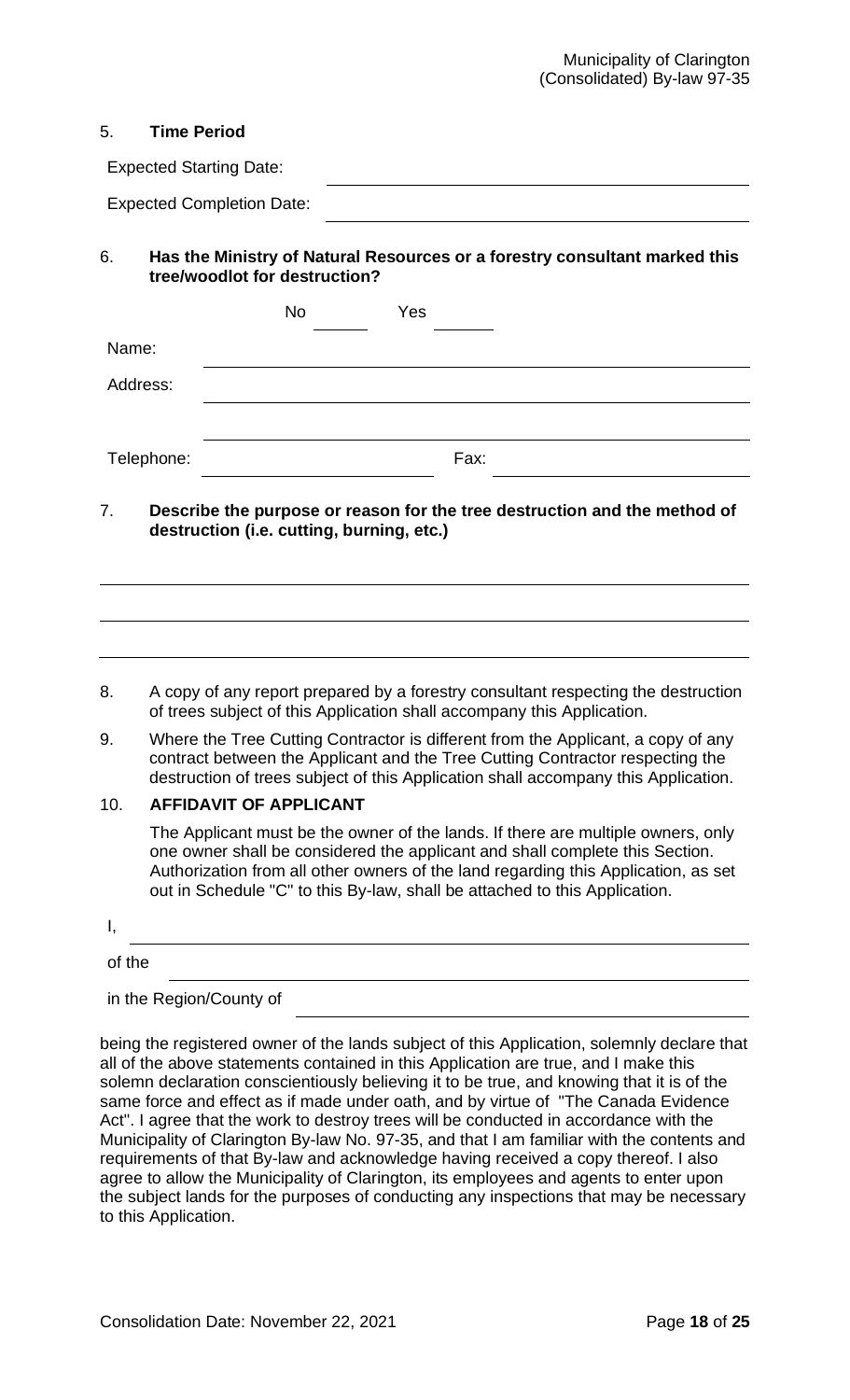### Municipality of Clarington (Consolidated) By-law 97-35

|      | Declared before me at the                                                                                   |                                                                 |                                                                                                                                                                                                                                                                                                                                                                                                                                                              |     |
|------|-------------------------------------------------------------------------------------------------------------|-----------------------------------------------------------------|--------------------------------------------------------------------------------------------------------------------------------------------------------------------------------------------------------------------------------------------------------------------------------------------------------------------------------------------------------------------------------------------------------------------------------------------------------------|-----|
|      | in the Region/County of                                                                                     |                                                                 |                                                                                                                                                                                                                                                                                                                                                                                                                                                              |     |
| this |                                                                                                             | day of                                                          |                                                                                                                                                                                                                                                                                                                                                                                                                                                              | 199 |
|      |                                                                                                             |                                                                 |                                                                                                                                                                                                                                                                                                                                                                                                                                                              |     |
|      | A Commissioner of Oaths                                                                                     |                                                                 | Owner                                                                                                                                                                                                                                                                                                                                                                                                                                                        |     |
|      |                                                                                                             |                                                                 | To Be Completed by Tree Cutting Contractor (if different from Applicant)                                                                                                                                                                                                                                                                                                                                                                                     |     |
|      |                                                                                                             | I agree that the work to destroy trees on the property owned by |                                                                                                                                                                                                                                                                                                                                                                                                                                                              |     |
|      |                                                                                                             | and municipally known as                                        |                                                                                                                                                                                                                                                                                                                                                                                                                                                              |     |
|      | Name:                                                                                                       | permission of the land owner and on his/her behalf.             | will be conducted in accordance with the Municipality of Clarington By-law No. 97-35<br>and the Permit issued under that By-law to the owner of the land. I also agree that I am<br>familiar with the contents and requirements of By-law 97-35 and the Permit issued<br>pursuant to it, and acknowledge having received a copy of both the By-law and the<br>Permit. In signing this Application, I also agree that I am acting with the full authority and |     |
|      |                                                                                                             |                                                                 |                                                                                                                                                                                                                                                                                                                                                                                                                                                              |     |
|      | Signature:<br>Dated at                                                                                      | this                                                            |                                                                                                                                                                                                                                                                                                                                                                                                                                                              | 199 |
|      |                                                                                                             |                                                                 | day of                                                                                                                                                                                                                                                                                                                                                                                                                                                       |     |
|      |                                                                                                             |                                                                 | <b>NOTICE TO APPLICANT</b>                                                                                                                                                                                                                                                                                                                                                                                                                                   |     |
|      |                                                                                                             | You may appeal to the Ontario Municipal Board:                  |                                                                                                                                                                                                                                                                                                                                                                                                                                                              |     |
| 1.   |                                                                                                             |                                                                 | If the Director refuses to issue a Permit, within thirty (30) days after the refusal;                                                                                                                                                                                                                                                                                                                                                                        |     |
| 2.   |                                                                                                             |                                                                 | If the Director fails to make a decision on an Application, within forty-five (45) days<br>after the completed Application is received by the Director; or                                                                                                                                                                                                                                                                                                   |     |
| 3.   |                                                                                                             | days after the issuance of the Permit.                          | If a Permit is issued, but you object to a condition in the Permit, within thirty (30)                                                                                                                                                                                                                                                                                                                                                                       |     |
|      |                                                                                                             | Notice of Appeal should be mailed or delivered to:              |                                                                                                                                                                                                                                                                                                                                                                                                                                                              |     |
|      | <b>Ontario Municipal Board</b><br><b>Suite 1500</b><br>655 Bay Street<br>Toronto, Ontario<br><b>MSG 1E5</b> |                                                                 |                                                                                                                                                                                                                                                                                                                                                                                                                                                              |     |
|      |                                                                                                             |                                                                 | The cost of the appeal (presently \$125.00 with each related appeal being an additional<br>\$25.00) shall be payable by cheque made payable to the MINISTER OF FINANCE and                                                                                                                                                                                                                                                                                   |     |

must accompany the Notice of Appeal.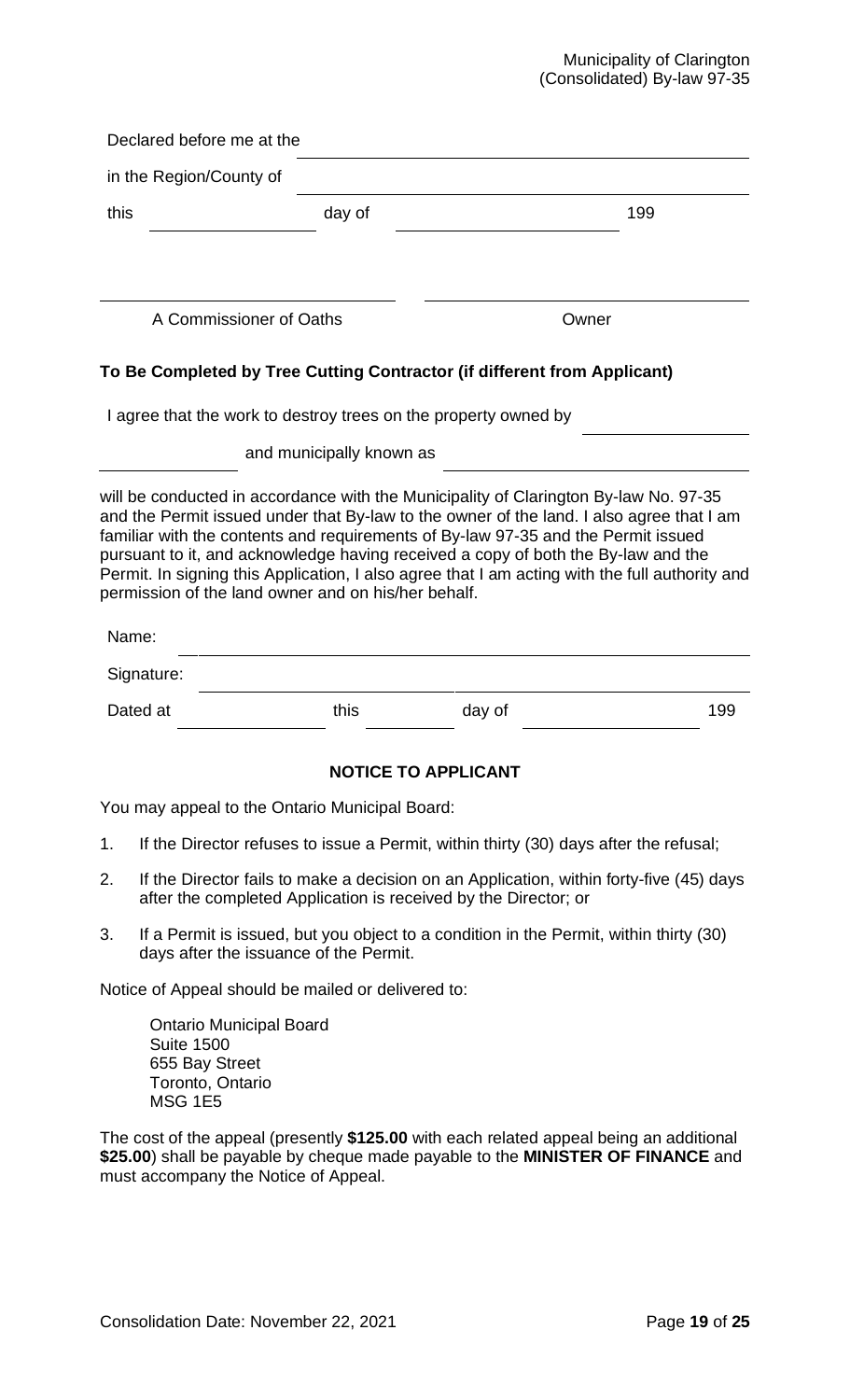## **SCHEDULE "C" TO BY-LAW 97-35**

## **LAND OWNER'S AUTHORIZATION FORM**

I,

Name of Land Owner (Please print or type)

being one of the registered owners of the subject lands, hereby authorize

Name of Applicant (Please print or type)

to prepare and submit this application on my behalf.

Signature day month year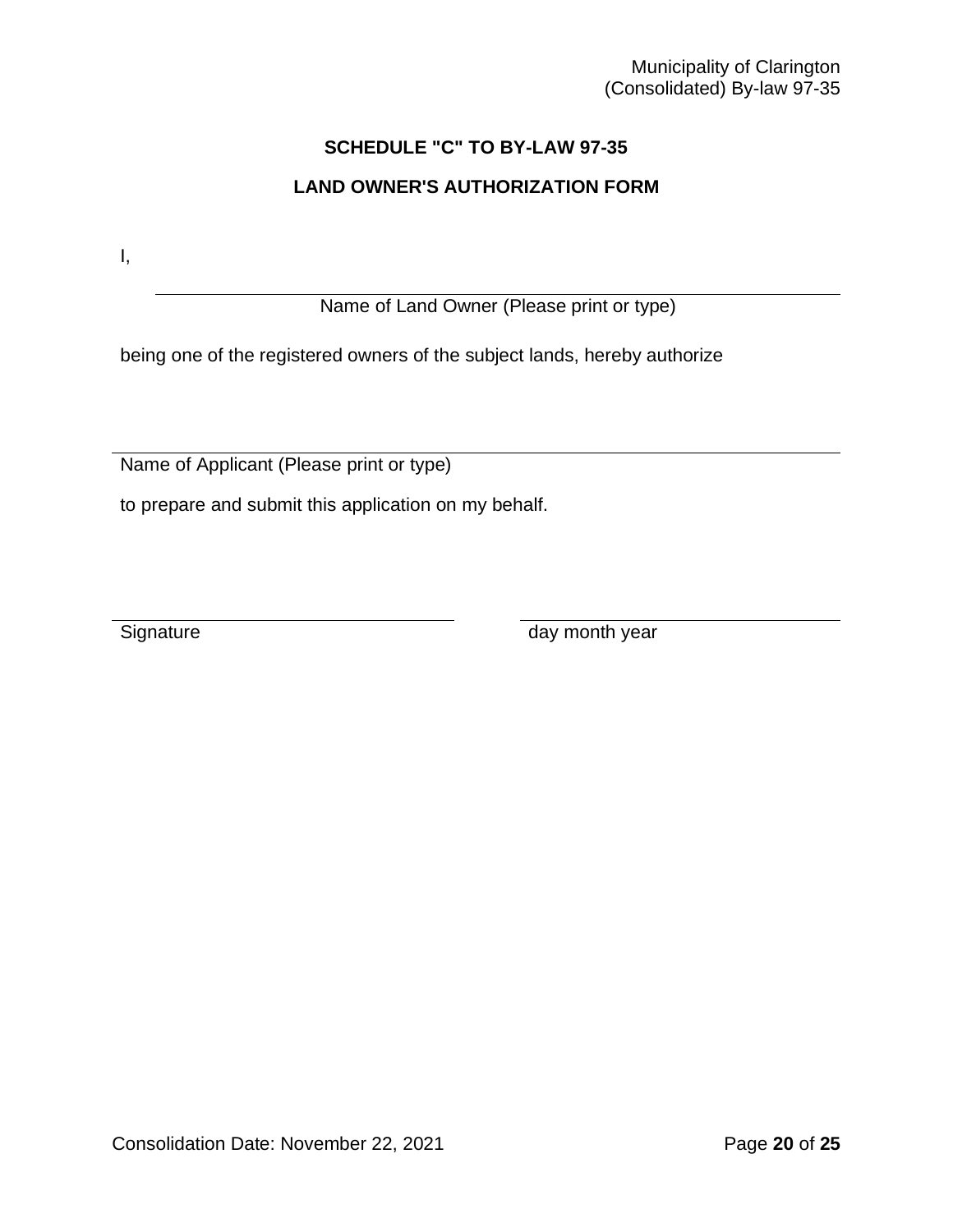## **SCHEDULE "D" TO BY-LAW 97-35**

## **APPLICATION FEES**

The following fees shall be payable for applications submitted pursuant to Section 6 of By-law 97-35:

|                | The destruction of trees in a woodlot 2 ha in area or less                                                                        | \$25.00 |
|----------------|-----------------------------------------------------------------------------------------------------------------------------------|---------|
| 2 <sup>2</sup> | The destruction of trees in a woodlot greater than 2 ha in area                                                                   | \$50.00 |
|                | The destruction of trees on lands designated "Environmental"<br>Protection Area" on Map A of the Official Plan, or located within | \$75.00 |

120 metres of a wetland identified on Map C of the Official Plan

In the event that more than one fee is applicable, the Applicant shall only pay the greater of the applicable fees.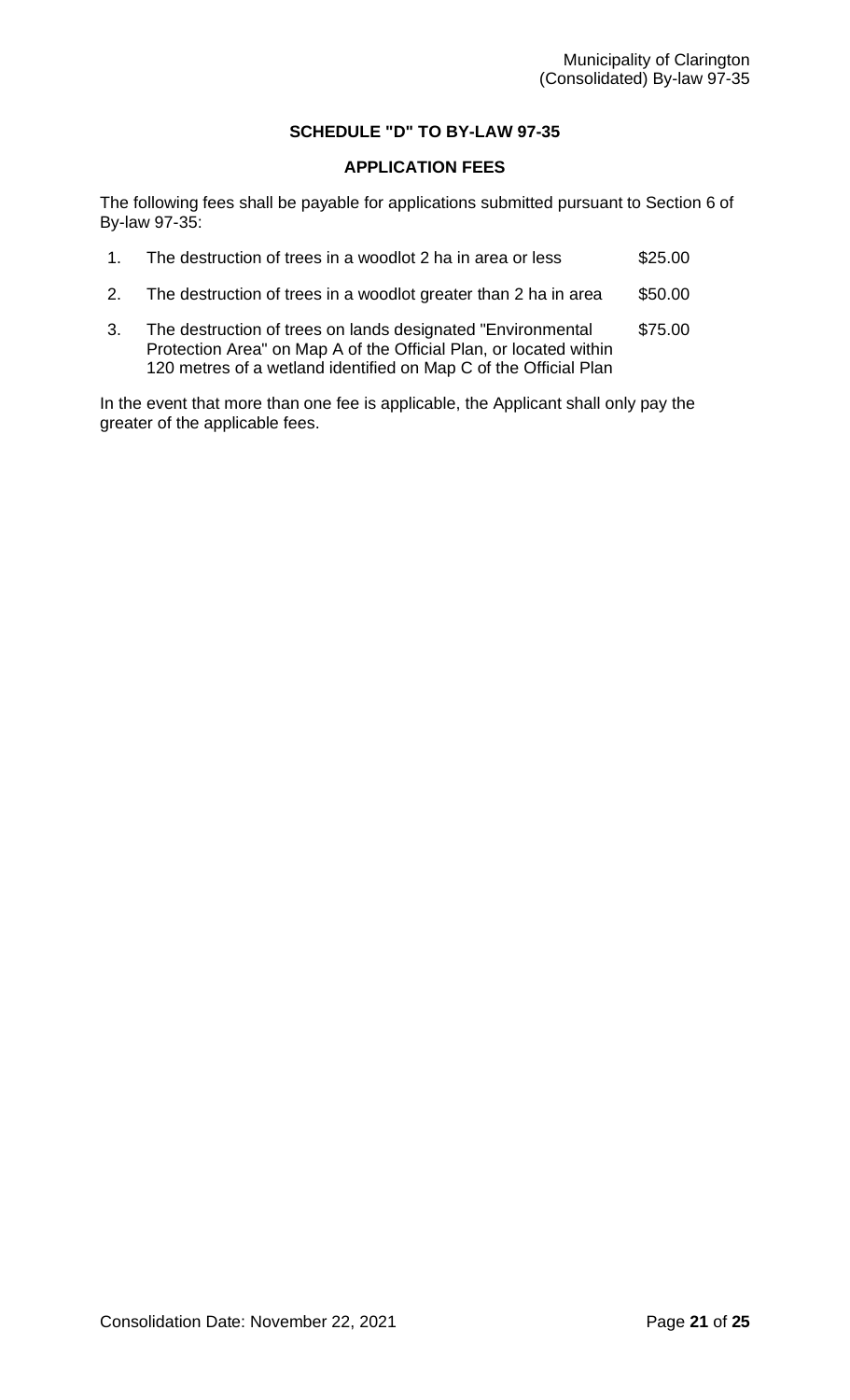## **SCHEDULE "E" TO BY-LAW NO. 97-35**

# **PERMIT TO DESTROY TREES**

| PERMIT NO.                       |                                                                                                                             |                                                                                                                                                                           |
|----------------------------------|-----------------------------------------------------------------------------------------------------------------------------|---------------------------------------------------------------------------------------------------------------------------------------------------------------------------|
| PERMIT ISSUED TO:                |                                                                                                                             |                                                                                                                                                                           |
| Name:                            |                                                                                                                             |                                                                                                                                                                           |
|                                  |                                                                                                                             | (Applicant)                                                                                                                                                               |
| Address:                         |                                                                                                                             |                                                                                                                                                                           |
| Postal Code:                     | <u> 1989 - Johann Barn, mars ann an t-Amhain Aonaich an t-Aonaich an t-Aonaich ann an t-Aonaich ann an t-Aonaich</u>        |                                                                                                                                                                           |
|                                  |                                                                                                                             | Business _________________                                                                                                                                                |
| Fax No:                          | <u> 1989 - Johann Stoff, amerikansk politiker (d. 1989)</u>                                                                 |                                                                                                                                                                           |
| <b>DESCRIPTION OF LAND</b>       |                                                                                                                             |                                                                                                                                                                           |
| Lot:                             |                                                                                                                             | Concession: Township: Township: 2000 Concession: 2000 Concession: 2000 Concession: 2000 Concession: 2000 Concession:                                                      |
|                                  |                                                                                                                             |                                                                                                                                                                           |
|                                  |                                                                                                                             |                                                                                                                                                                           |
|                                  | DESCRIPTION OF WORK AUTHORIZED BY THIS PERMIT                                                                               |                                                                                                                                                                           |
|                                  |                                                                                                                             |                                                                                                                                                                           |
|                                  |                                                                                                                             |                                                                                                                                                                           |
|                                  |                                                                                                                             |                                                                                                                                                                           |
| <b>TREE CUTTING CONTRACTOR</b>   |                                                                                                                             |                                                                                                                                                                           |
| Name:                            |                                                                                                                             |                                                                                                                                                                           |
| Address:                         |                                                                                                                             |                                                                                                                                                                           |
|                                  | <b>CONDITIONS</b>                                                                                                           |                                                                                                                                                                           |
|                                  | trees not authorized by this Permit occurs.                                                                                 | 1. The unnecessary destruction of any tree not authorized by this Permit is hereby<br>prohibited. This Permit shall be null and void in the event that the destruction of |
| Director.                        |                                                                                                                             | 2. Upon completion of the removal and/or harvesting of destroyed trees, specified<br>trees shall be replanted in accordance with replanting plans approved by the         |
|                                  | consultant and as approved by the Director, shall be complied with.                                                         | 3. All requirements of a Woodlot Management Plan, as approved by a forestry                                                                                               |
| 4.<br>expiration of this Permit. | The destruction of trees and any required clean-up or re-planting plans                                                     | authorized or required by this Permit shall be complied with on or before the                                                                                             |
| 5.                               | by this Permit is undertaken by a Tree Cutting Contractor other than that<br>indicated on the Application To Destroy Trees. | This Permit shall be null and void if the work or a portion of the work authorized                                                                                        |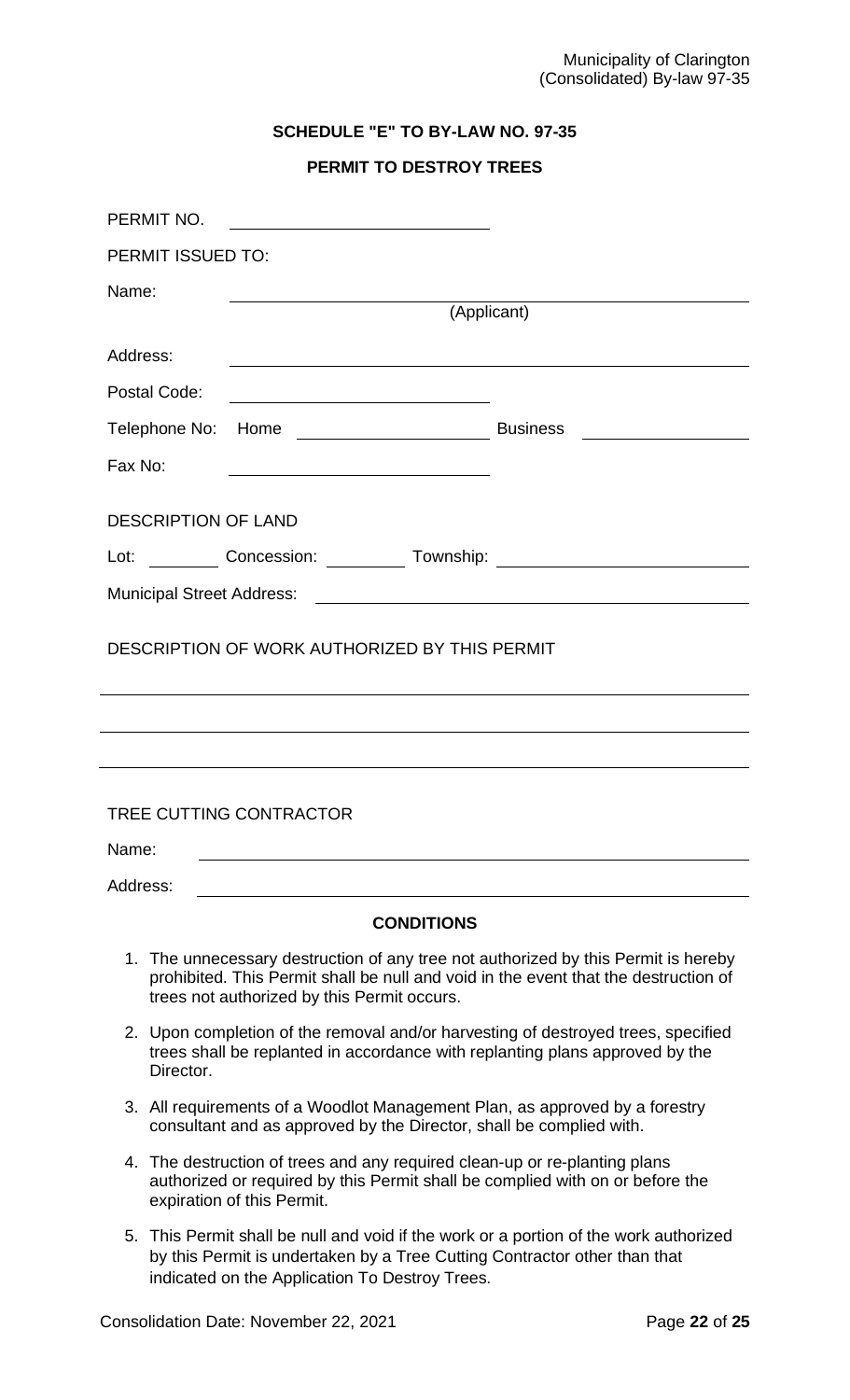## **SCHEDULE "F" TO BY-LAW NO. 97-35**

### **ORDER**

### **PURSUANT TO SECTION 9 OF BY-LAW NO. 97-35 OF THE MUNICIPALITY OF CLARINGTON**

| <b>Issued To:</b> | Order No: |
|-------------------|-----------|
|                   |           |
| Address:          |           |
| Location of       |           |
| Lands:            |           |

An inspection of the lands named herein on day/month/year has disclosed that the conditions of Permit No. \_\_\_\_\_\_ issued on day/month/year by the Director have not been complied with and/or Section \_\_\_\_\_\_\_ of By-law No. 97-35 has been violated.

**THEREFORE TAKE NOTICE THAT** the destruction of trees on these lands is hereby Ordered stopped forthwith.

**AND FURTHER TAKE NOTICE** that the destruction of trees shall not resume without written approval of an Officer and unless the provisions of this By-law or the conditions attached to Permit No. \_\_\_\_\_\_\_ are complied with on or before day/month/year.

**AND FURTHER TAKE NOTICE** that if you are not satisfied with the terms of this Order, you may appeal to Council by sending notice of appeal by personal service or by prepaid registered mail to the Clerk of the Municipality of Clarington within 30 days of the date on this Order.

**AND FURTHER TAKE NOTICE** that in the event that no appeal is taken the Order shall deemed to have been confirmed.

Section 4.5 of By-law No. 97-35 states:

"No person shall remove, pull down, or deface any Order in the form set out in Schedule "F" to this By-law after the Officer has caused it to be placed in a prominent position or any lands except with the consent of the Officer".

Every person who contravenes any portion of this By-law or an Order issued pursuant to this By-law is guilty of an offence or on conviction pursuant to the provisions of subsection 223.3(15) of the Municipal Act R.S.O. 1990, is liable;

- a) on a first conviction, to a fine of not more than \$10,000.00 and
- b) on any subsequent conviction, to a fine of not more than \$20,000.00

Date **Date Date Officer**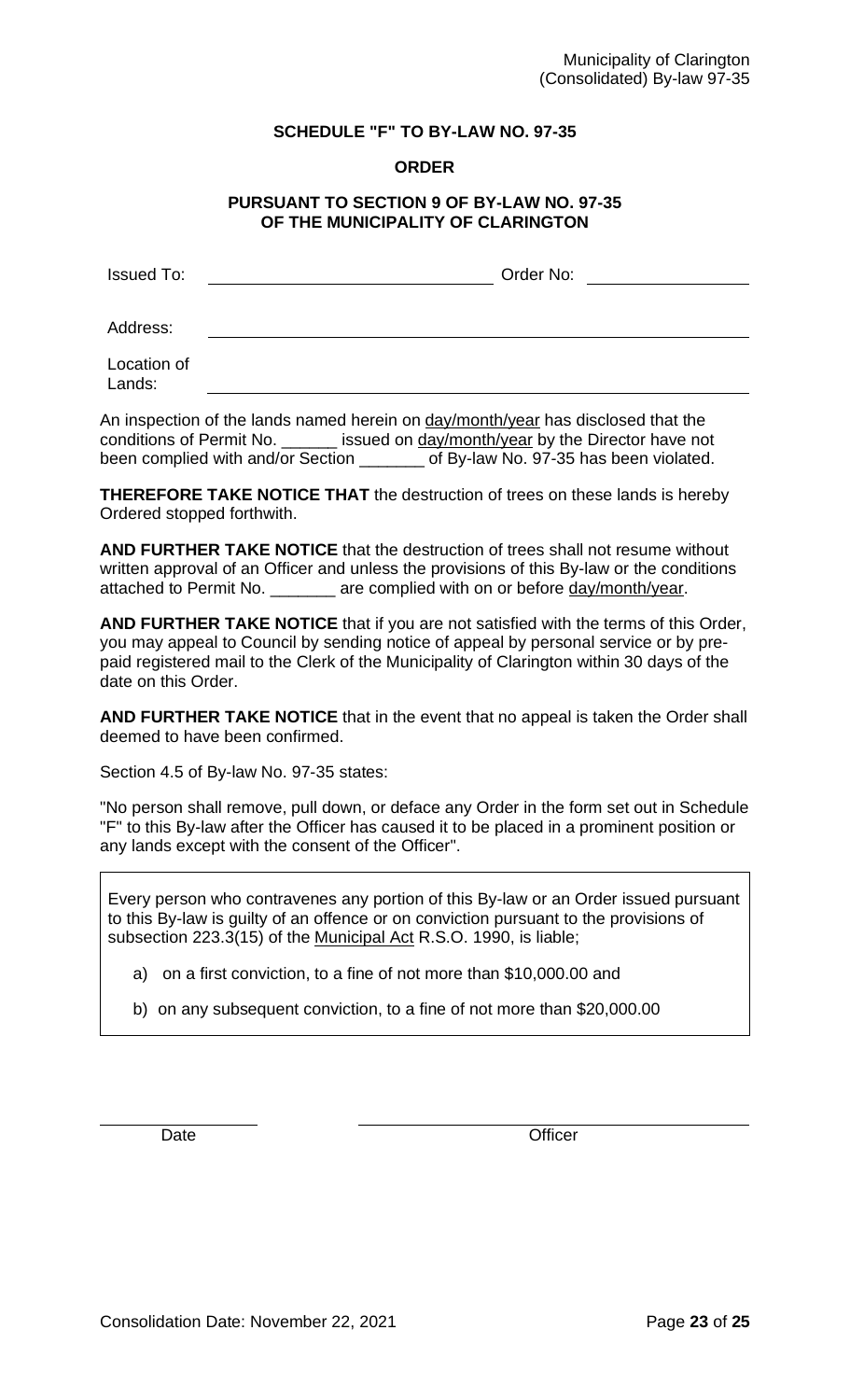## **SCHEDULE "G" TO BY-LAW NO. 97-35**

## **APPOINTMENT AND DESIGNATION OF OFFICERS**

The following persons are appointed as Officers for the purposes of enforcing Municipality of Clarington By-law No. 97-35:

- 1. Mr. Leonard Creamer, Senior Municipal Law Enforcement Officer, Municipality of **Clarington**
- 2. Ms. Teresa Mason, Municipal Law Enforcement Officer, Municipality of **Clarington**
- 3. Ms. Janice Auger Szwarz, Senior Planner, Community Planning Branch, Municipality of Clarington
- 4. Mr. Gregory E. Scarborough, Municipal Law Enforcement Officer, Municipality of **Clarington**
- 5. Mr. Thomas Edward Vendrasco, Municipal Law Enforcement Officer, Municipality of Clarington
- 6. Ms. Jacqueline Margaret Mainguy, Municipal Law Enforcement Officer, Municipality of Clarington